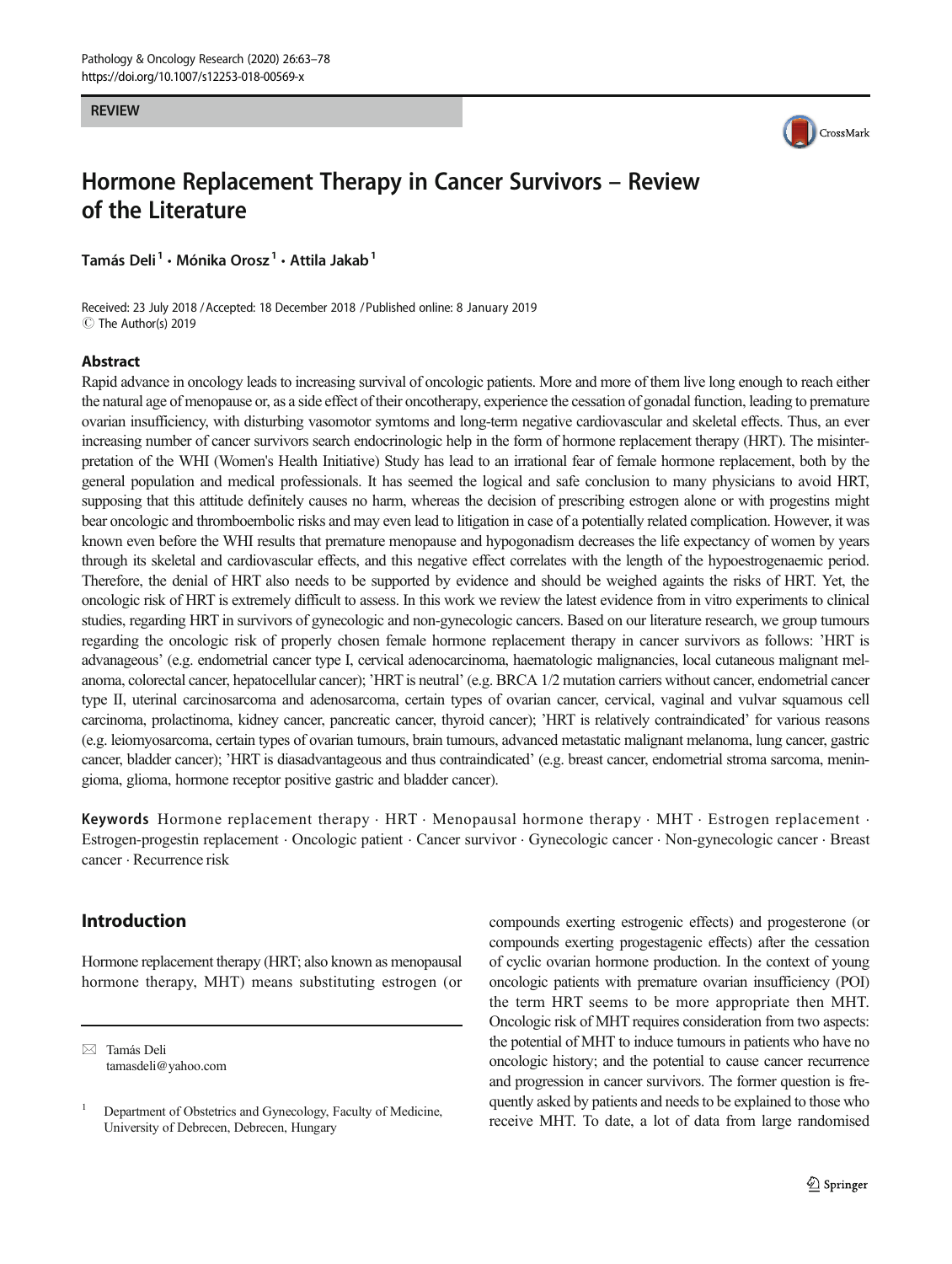controlled trials and relevant guidelines are available in context of the most common malignancies, such as breast or colorectal cancer. Most of these are reviewed in the clinical guidelines of menopausal hormone therapy, such as that of the International Menopause Society, IMS [[1](#page-10-0)], the National Institute for Health and Care Excellence, NICE [\[2](#page-10-0)] or the American College of Obstetricians and Gynecologists, ACOG [\[3\]](#page-10-0).

The situation is far more complex when it comes to cancer survivors. They can experience premature ovarian insufficiency as a consequence of cancer treatment (surgery, chemotherapy or radiotherapy), or as a result of an independent disease (see all the possible causes of POI, e.g. genetic or autoimmune diseases, or the consequence of other benign ovarian pathology), or simply may survive long enough to reach the age of physiological menopause around the age of 50. HRT may be necessary because of menopausal symptoms, but young asymptomatic patients should also receive hormone replacement if not contraindicated. It is well known that refusal of MHT decreases not only the quality of life, but also the life expectancy of young menopausal patients by several years. In a Dutch study, this was found to be 2 years lost over a 17-year follow-up period, mainly due to cardiovascular and osteoporotic morbidity [\[4](#page-10-0)]. Thus, not only inadequate initiation of MHT, but also its unsubstantiated denial, 'just to be on the safe side', harms the patient.

Professional decision-making, however, is hindered by several factors. The major problem is the nearly infinite number of possibilities that biologically characterize the two potentially counteracting participants: the malignant disease and hormone therapy. Our decision depends on

- the general *oncologic characteristics of the malignant* disease and its former or current therapy (the organ affected, histologic type, molecular oncologic characteristics, grade and stage of tumour, therapy applied, stage of remission, time of survival since therapy);
- the specifications of the planned hormone substitution therapy (estrogenic and progestagenic compound type, dose, sequential or continuous fixed combination regimen, route of administration, duration of MHT);
- and the oncologically relevant endocrine caracteristics of the tumour, e.g. hormone receptor status (presence of hormone receptors, receptor subtypes, receptor splice variants, or estrogen-related receptors), former or current endocrine oncotherapy (aromatase inhibitors, selective estrogen receptor modulators, selective estrogen receptor degrader, GnRH analogues) or the effect of female hormones on the given tissue in general, or on the specific tumour type in particular. It is even possible, that in vivo HRT exerts its effect on tumour recurrence and progression (even contradicting in vitro results on isolated cells or tumour tissues) not by affecting the malignant cells themselves, but rather influencing for example the surrounding

stromal tissue, the immune response of the body, or cells and structures participating in metastatization.

It is obvious from this list that although 'individualized decision-making' is needed, data on which this should be based can not always be readily available. When trying to find relevant data, depending on the prevalence of the tumour type, papers from preclinical research, case reports, retrospective studies, randomized controlled trials and meta-analyses can be found. Their strength to predict the risks and benefits of MHT in the given clinical setting is varied, yet, these may be the only source of information for the clinician.

In this review we try to summarize the data regarding the advantages and disadvantages of HRT in the most common tumour types.

## Determinants of Estrogen Effect on Tissues

The effect of estrogen on a tissue or a certain cellular function is not at all straightforward. Classic nuclear estrogen receptors (ERs), ER $\alpha$  and ER $\beta$  exert their effect after estrogen binding and dimerization via binding to estrogen response elements (ERE) in the promoter and regulatory regions of their target genes [Fig. [1](#page-2-0)]. This binding can be direct or can be mediated by transcription factors (TFs). Also, ligand (estrogen) independent activation and ERE-binding of ERs via phosphorilation triggered by for example growth factor receptors (e.g. HER2, IGF-1R), as well as ER independent activation and ERE-binding of TFs is known. This activation can be mediated by endoplasmic reticulum or surface membrane bound classic or G-protein-coupled 7-transmembrane spanning (GPER or GPR30, xER types) receptors, or estrogen independent protein kinase activation. [[5](#page-10-0), [6](#page-10-0)]

Estrogen sensitivity and ERE mediated activation of cells or genes can be defined in several ways. When gene upregulation following the addition of estrogen is measured, over 1000 estrogen sensitive genes can be identified, the exact number depending on cell and tissue type [\[7](#page-10-0)]. The other approach is identifying EREs in the promoter region of genes. ERE databases of the human genome are available online [\[8,](#page-10-0) [9\]](#page-10-0), and include for example the following genes: EBAG9, c-fos, OXT, F12, TFF1, LTF, CTSD, PFDN2, TGF-α, AGT, GREB1, KIAA1243, NRIP1, MADH9, NME3, TPD52L, and ABCG2. [[9](#page-10-0)].

To make the situation even more complex, estrogen-related receptors (ERRα, ERRβ, ERRγ), several estrogen-binding and non-estrogen-binding *splice variants* (isoforms) of  $ER\alpha$ (e.g. ER $\alpha$ -46, ER $\alpha$ -36) and ER $\beta$  (ER $\beta$ 1-5), and interaction of ERα and ERβ via heterodimerization have been known for several years [\[10](#page-10-0), [11](#page-10-0)]. Taken all these into consideration, it is clear that the presence of estrogen and its receptor is not enough to predict the effect of estrogen in any cell type. Yet, the estrogen (and progesterone) receptor status has long been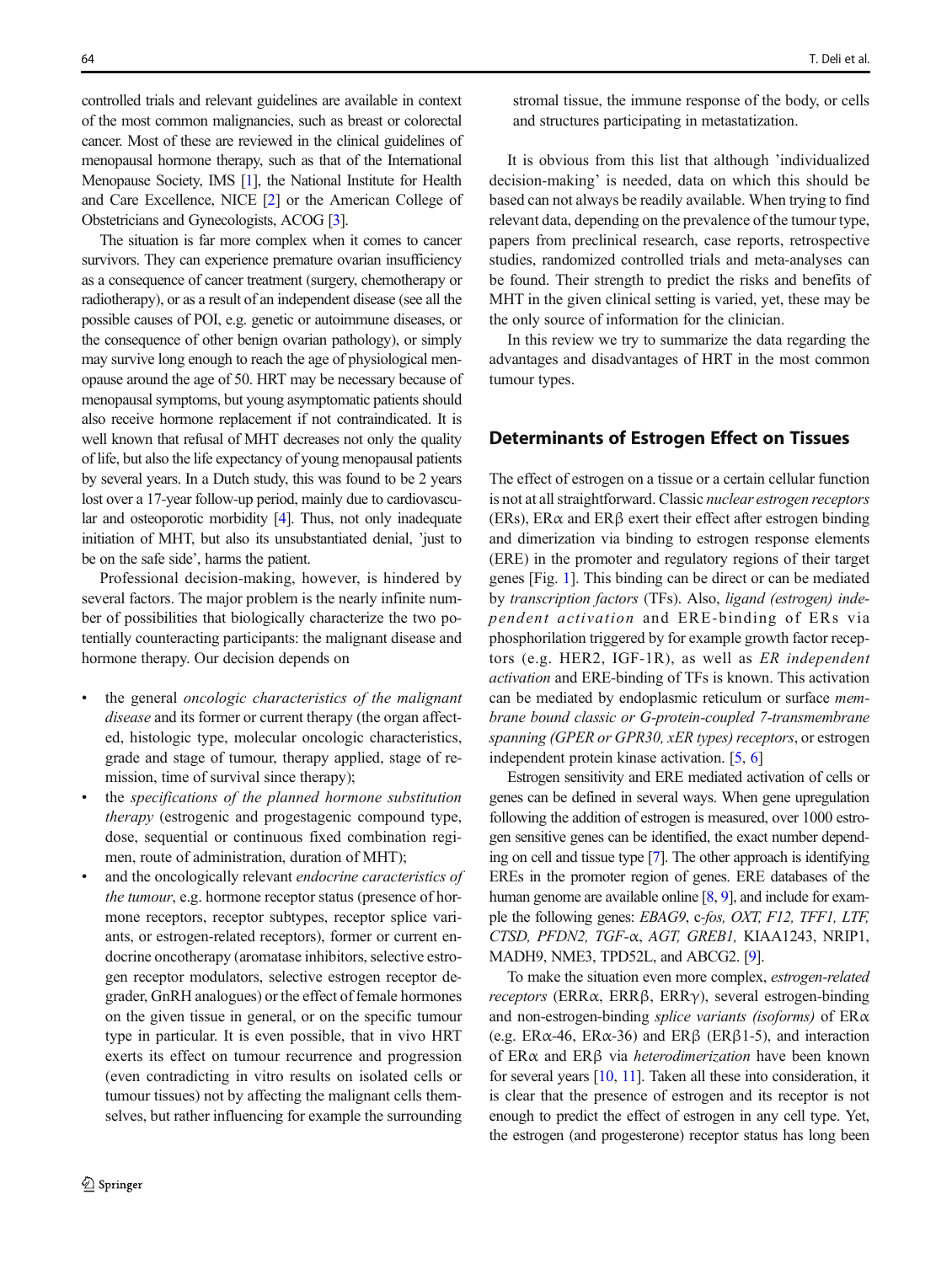<span id="page-2-0"></span>

Fig. 1 Modes of action of estrogen receptors. Estrogen receptors can exert their effects in several ways. 1. Estrogen + nuclear ER, dimerization, direct DNA binding. 2. Estrogen + nuclear ER + transcription factor, DNA binding. 3. Phosphorylation of transcription factor through an estrogen dependent or independent pathway, DNA binding without ER. 4. Phosphorylation of nuclear ER through an estrogen dependent or independent pathway, DNA binding without estrogen ligand. 5a. Nongenomic effect of estrogen via GPER endoplasmic reticulum membrane

known to be an important prognostic factor and has been used to determine the mode of oncotherapy in certain cancer types, for example breast cancer. Estrogen receptor overexpression, however, has not only been found in the well-known estrogen dependent tumour types, such as breast, endometrial and ovarian cancer. Altered estrogen and / or progesterone receptor expression has been documented for example in thyroid cancer [\[12](#page-10-0)–[15](#page-10-0)], Hodgkin's lymphoma [\[16](#page-10-0)–[18\]](#page-11-0), B-cell malignancies [\[19,](#page-11-0) [20\]](#page-11-0), brain tumours [\[21](#page-11-0)–[25](#page-11-0)], prolactinoma [[26](#page-11-0), [27](#page-11-0)], melanoma [[28](#page-11-0)–[31\]](#page-11-0), lung cancer [[32](#page-11-0), [33\]](#page-11-0), colorectal cancer [[34](#page-11-0)–[36\]](#page-11-0), gastric cancer [[37](#page-11-0)] and liver cancer [\[38,](#page-11-0) [39](#page-11-0)].

Nevertheless, receptor expression pattern is not enough to predict the effect of estrogen or progesterone on a given tumour type. In general,  $ER\alpha$  can induce estrogen-dependent proliferation while ERβ can inhibit it, but the overall biologic effect of estrogenic compounds on different cells, tissues and tumour types is determined by the complex interplay of ER subtypes, isoforms, ER-related receptors and heterodimerization, presence of transcriptional coactivators and corepressors, as well as estrogen and non-estrogen mediated phosphorilation of all the above-listed 'players'. As mentioned in the previous section, estrogen effect on the stroma, immune response and participants of tumour metastatization also modifies the hormonal effect in vivo. As the effect is therefore practically impredictable, experience and its proper interpretation in the preclinical and clinical setting is inevitable.

bound ER,  $Ca^{2+}$  signalling activated. **5b.** Non-genomic effect of estrogen via cell surface membrane bound mERs,  $Ca^{2+}$  signalling and kinases activated. E2: estrogen, ER: estrogen receptor, mER (mER-X, mERx): membrane bound estrogen receptor (-X and x), Gq-mER: G-protein coupled membrane bound estrogen receptor, GPER/GPR30: G-protein coupled estrogen receptor 1 / G-protein coupled receptor 30, TF: transcription factor, GF: growth factor

# Determinants of Progesterone Effect on Tissues

As both the symptoms and the long-term negative effects of menstrual cycle cessation are attributed mainly to estrogen deficiency, HRT needs to substitute estrogen. Yet, to prevent the oncologic risk of unopposed estrogen stimulation of the endometrium, progestagenic compounds are also used in patients with an intact uterus. As the progestagens used do not have a pure progesterone-like effect (except for micronised progesterone) but can also act as activators or inhibitors of different potency on other steroid hormone receptors (androgen, mineralocorticoid and glucocorticoid), prediction of E+P HRT effect on tissues simply based on receptor expression and signalling is nearly impossible. Progesterone signalling is not less complicated than estrogen signalling, and beyond that, estrogen and progesterone interaction, progesterone effect on the tumour stroma, immune cells and the events of metatstatization and the effect on other steroid hormone receptors combine to finally determine the overall impact that progesterone-containing HRT exerts on a certain malignant disease. Detailed discussion of progesterone signalling exceeds the scope of this review. Nuclear progesterone receptor (PR) A and B activation and progesterone response element (PRE) binding leads to 'classical'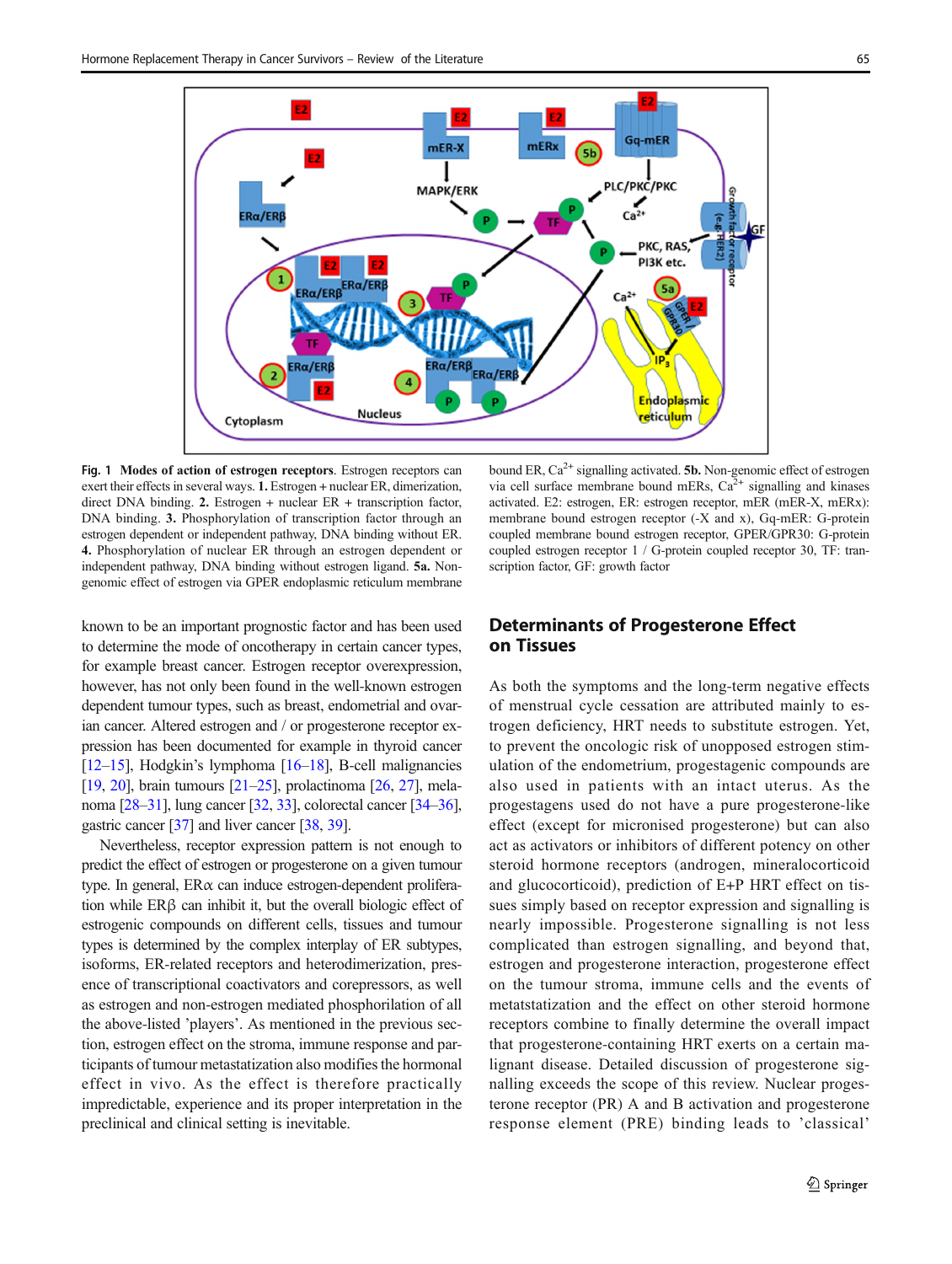progesterone signalling, but rapid progesterone effects are also mediated by membrane-bound PRs, cytoplasmic PRs and receptor-independent signalling via various signal transduction pathways, called 'non-classical' progesterone signalling, as reviewed in detail by Garg and colleagues [\[40\]](#page-11-0) and summarized in Fig. 2 [[40](#page-11-0)–[42\]](#page-11-0).

Similarly to what was discussed above in detail with regard to estrogen, progesteron receptor expression pattern is also not enough to exactly predict the effect of progesterone on a given tissue or tumour type. Therefore, each cancer type and its relation to MHT requires an independent search of the literature. Thus, to make the most advantage of this work, we included in our search the most common tumour types, whose survivors are therefore the most probable to show up with the request of HRT. Childhood and young adult (ages 20 to 39) cancer survivors will present with premature ovarian insufficiency, whereas survivors of the most common female cancer types may come for a professional opinion regarding HRT at or after the natural age of menopause. The most common cancer types are listed in Table [1,](#page-4-0) based on the 2015-2016 data of the American Cancer Society.

In this review, we are going to discuss the relation of MHT and various cancer types according to the following grouping:

- 1. Breast cancer
- 2. Gynecologic cancers
- 3. Other common non-gynecologic cancers

#### Breast Cancer

One of the most commonly encountered clinical situation in the field of HRT in oncologic patients is the request of breast cancer survivors to relieve their menopausal symptoms. Their menopause can be the result of either chemo- or radiotherapy, or some type of antiestrogenic endocrine therapy. The general attitude is straightforward, as also stated in the guideline of the International Menopause Society: no hormone replacement therapy should be given to these patients [\[1\]](#page-10-0). Rather, nonhormonal methods, including lifestyle changes, behavioral therapy, gabapentine, venlafaxine or fluoxetine should be preferred [\[44](#page-11-0)]. Although the observational and case control studies before 2002 indicated no increased risk of recurrence [\[45](#page-11-0)–[48\]](#page-11-0), HABITS (Hormone Replacement Therapy After Breast Cancer – Is it Safe?), the first large randomized, controlled trial (RCT) of the field changed the attitude and has dominated professional approach ever since. HABITS was stopped in 2003 after 2.1 years as the results showed an increased risk of breast cancer recurrence (n=434, recurrence 26 cases in the HRT group vs. 7 cases in the non-HRT group, HR: 3.3) [[49\]](#page-11-0). The other RCT at the time, the Stockholm Trial was also stopped based on the results of the HABITS trial, although its results showed no increased risk of recurrence, with a RR of 0.82 when the trial was prematurely stopped (n=379). However, there were significant differences between the two trials effecting the lymph node positivity and tamoxifen application. Although the original RCT results seemed to be



Fig. 2 Modes of action of progesterone receptors. (1) Classical progesterone receptor activation (slower) through the classical nuclear progesterone receptors (PR-A/PR-B). (Progesterone + nuclear PRA/PRB, dimerization, direct DNA binding. ) Non-classical pathways are more complex. Effect of progesterone via cell surface membrane bound mPRs

(PGRMC1,MPRab,GABAa), Ca<sup>2+</sup> signalling and PKA/MAPK (2) activation or PKG/PKC/MAPK (3) activation. (4) Activation of SRC (tyrosine kinase) and MAPK cascade. (5) Growth factors (GnRH, neuropeptides and PGE2) can be effective through cAMP, cGMP, NO via nuclear PRs. (6) Dopamin mediated effects via PKA activation [\[40](#page-11-0)–[42\]](#page-11-0)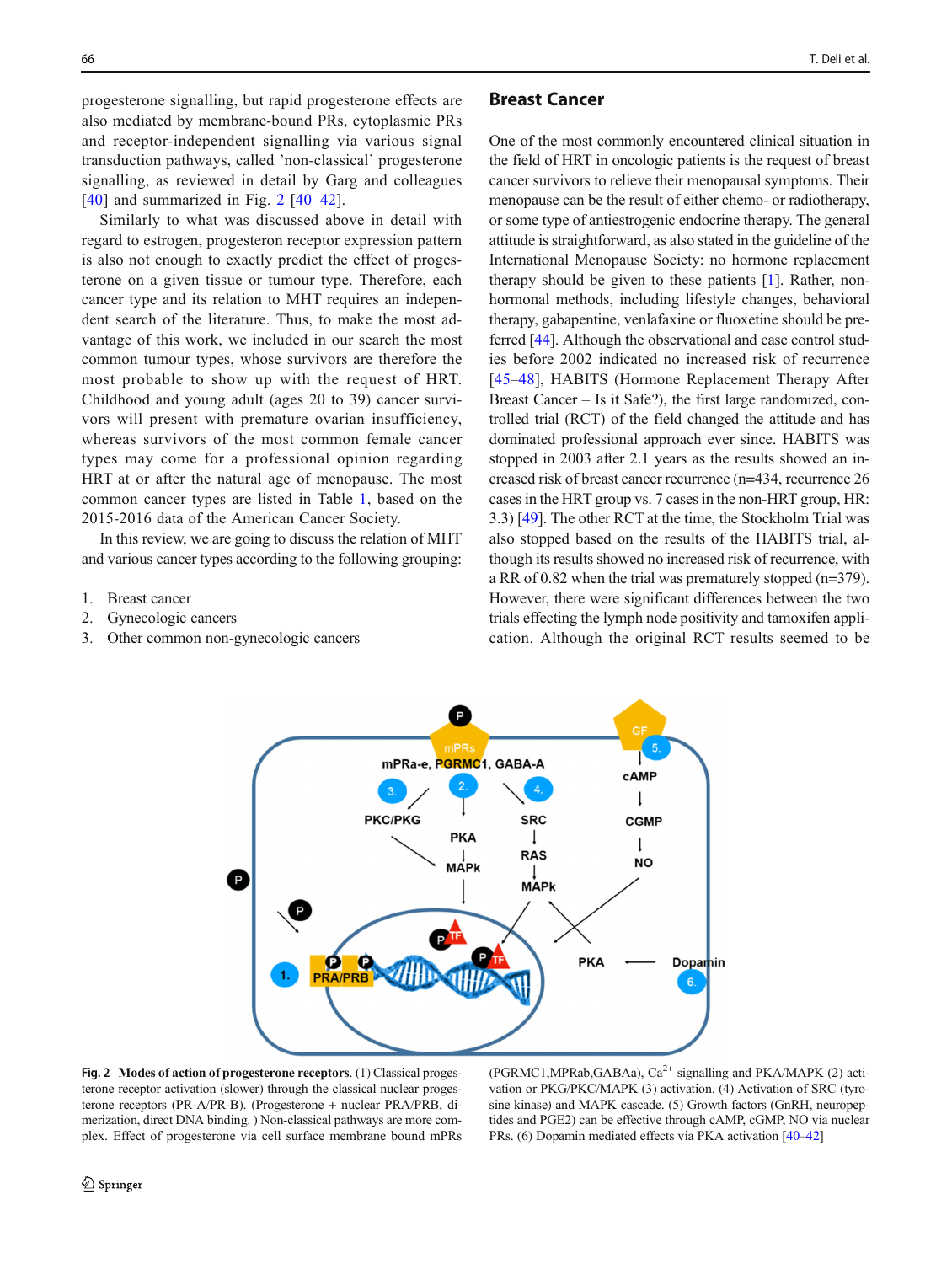| he most common<br>es in childhood, young   | Childhood cancer                          | Young adult cancer                  | Female cancer (new cases) |  |
|--------------------------------------------|-------------------------------------------|-------------------------------------|---------------------------|--|
| females. American<br>ciety, 2015-2016 [43] | Leukemia                                  | Breast cancer                       | <b>Breast cancer</b>      |  |
|                                            | Brain and spinal cord tumours             | Lymphoma<br>(Hodgkin / non-Hodgkin) | Lung cancer               |  |
|                                            | Neuroblastoma                             | Melanoma                            | Colorectal cancer         |  |
|                                            | Wilms tumour                              | Sarcoma                             | Uterine corpus            |  |
|                                            | Lymphoma (Hodgkin / non-Hodgkin)          | Female genital tract cancers        | Thyroid cancer            |  |
|                                            | Rhabdomyosarcoma                          | Thyroid cancer                      | Non-Hodgkin lymphoma      |  |
|                                            | Retinoblastoma                            | Testicular cancer                   | Melanoma                  |  |
|                                            | Bone cancer (osteosarcoma, Ewing sarcoma) | Colorectal cancer                   | Leukemia                  |  |
|                                            |                                           | Leukemia                            | Pancreatic cancer         |  |
|                                            |                                           | Brain and spinal cord tumours       | Kidney cancer             |  |

<span id="page-4-0"></span>Table 1 Th cancer type adults and Cancer Soc

conflicting, and even now no clear-cut conclusion can be drawn, trials of the last decade, including extended followup studies of HABITS and the Stockholm Trial have seemed to indicate an increased recurrance risk of breast cancer after different HRT regimens, with the relative risk (RR) of recurrence varying between 2.0 to 3.6 [[50](#page-11-0), [51](#page-11-0)]. In the extended follow-up of HABITS, Holmberg and colleagues found a RR of recurrence of 2.4 (n=442, mean HRT duration 24 months, follow-up 5 years, recurrence 22.2% HRT user vs. 8.0% non-user) [\[52](#page-11-0)]. The 10-year follow-up results of the Stockholm Trial also indicate an increased breast cancer recurrence risk. In the study of Fahlen and coworkers, a hazard ratio (HR) of 3.6 was detected for recurrence of the disease (n=378, mean HRT duration 26 months, recurrence HRT users 7,4% vs. non-users 2.1%) [\[53](#page-12-0)].

Not only estrogen + progestagen oral HRT regimens have been tested, but also tibolone, a compound that is metabolized to an estrogenic, progestagenic and androgenic isomer and is routinely used for MHT. The LIFT (Long-Term Intervention on Fractures with Tibolone) study proved that not only does tibolone decrease fracture risk in an osteoporotic postmenopausal population, but it also reduces invasive breast cancer risk significantly (odds ratio 0.32) [[54](#page-12-0)]. The LIBERATE (Livial Intervention Following Breast Cancer: Efficacy, Recurrence and Tolerability Endpoints) Trial was conducted to assess the use of tibolone in breast cancer survivors. Although bone mineral density (BMD) and climacteric symptoms significantly improved, the trial was prematurely terminated because of the increased recurrence risk of breast cancer (n=3098, follow-up 3.1 years, breast cancer recurrence 15.2% with tibolone vs. 10.7% with placebo, HR: 1.4) [\[55](#page-12-0)–[57](#page-12-0)]. Interestingly, cancer recurrence was only observed in the normal BMD group, suggesting a local estrogen effect unrelated to the circulating estrogen in the plasma. Unfortunately, due to the disapointing outcome of these prematurely halted trials, we could not get a clear vision on the safety of HRT in breast cancer survivors in the following decade.

Although HRT is generally contraindicated in breast cancer survivors, mainly based on the studies mentioned above, some points are worth consideration during decision-making.

- 1. Different molecules used for HRT and different regimens resulted in conflicting outcomes regarding cancer recurrence risk.
- 2. The effect of tibolone can be modified by the presence of ER and parallel endocrine oncotherapy: whereas recurrence risk was high when aromatase inhibitor (HR: 2.42) or GnRH analogue (HR: 2.29) was also used, no significant relative risk elevation was seen in ER negative (HR: 1.15) and SERM (tamoxifen) -treated (HR: 1.25) cases. Differences can be explained by the different antiestrogenic effects, resulting in up- or downregulation or blockage of ERs.
- 3. To relieve the symptoms of urogenital atrophy, local estrogen therapy is also commonly used. When used vaginally, a low-dose estrogen tablet delivers an annual amount of 1,14 mg estrogen, compared to the 182.5 mg delivered by the standard dose oral estrogen tablet [[58\]](#page-12-0). Comparing vaginal estrogen user breast cancer survivors and non HRT user breast cancer survivors, Durna and colleagues found 9.1% recurrence in vaginal estrogen users versus 29.5% in non-HRT users (RR: 0.18; 0.04- 0.75) [[59](#page-12-0)]. Fahlen and colleagues compared the use of oral and local estrogen HRT in breast cancer survivors. Recurrence was detected in 7.4 % vs. 2.1 % of the two groups, respectively [[60](#page-12-0)]. Mortality between the two groups, however, was not significantly different. It is generally accepted, that any form of local estrogen application is contraindicated during adjuvant aromatase inhibitor therapy, since the serum estrogen level has to be kept strictly at zero.
- 4. The duration of HRT seems also to be of significance, although direct conclusions can not be drawn here either. Studies covering longer periods of MHT after breast cancer (24-42 months) tend to report more recurrences and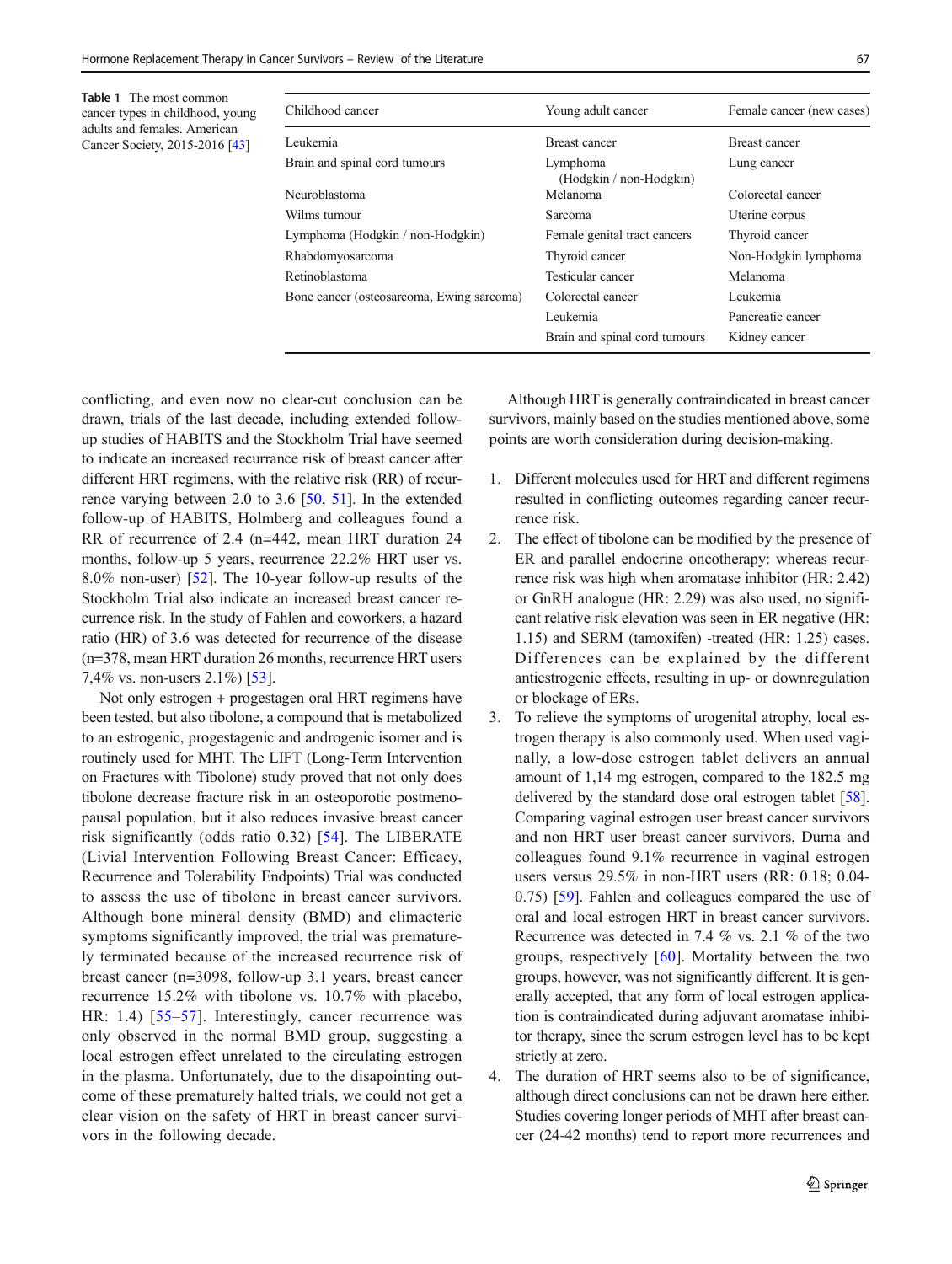increased mortality [[52](#page-11-0), [60,](#page-12-0) [61\]](#page-12-0), as compared to shorter periods of HRT (12-22 months) [[59,](#page-12-0) [62](#page-12-0)].

- 5. A special situation arises in BRCA mutation positive women, following prophilactic bilateral salpingooophorectomy and thus becoming menopausal. In such situations, the clinician can face the following possibilities and can give the following suggestions according to Finch and colleagues [\[63](#page-12-0)]:
	- & If breasts are intact and there is no history of breast cancer: in both BRCA1 and BRCA2 mutants, MHT can be offered to the age of natural menopause (50 years of age).
	- & If prophylactic mastectomy has been performed but there is no history of breast cancer, MHT should be offered to the age of natural menopause.
	- If the patient had breast cancer, MHT is *contraindicated*.
	- In a recent international cohort study of BRCA-1 mutation women after prophylactic oophorectomy and with intact breast, the risk of breast cancer was found elevated when estrogen-progestin HRT was applicated, but the risk did not increase with estrogen-only therapy. This finding is in accordance with the observations with MHT and breast cancer risk in the natural menopause, and raise the indication of removing the uterus also at prophylactic oophorectomy in BRCA mutation women. [\[64\]](#page-12-0)

# Gynecologic Cancers

#### Ovarian Cancer

Although ovarian tumours can be histologically very various and thus general guidelines are almost impossible to make as far as MHT is concerned, the situation is a little more simple in clinical practice, since approximately 90% of ovarian malignancies are epithelial ovarian tumours. Several studies and their meta-analyses have shown that MHT either does not increase recurrence of the malignant disease or (in some studies, e.g. Mascharenas et al.) it even increases the ovarall survival of patients significantly. [[65](#page-12-0)–[72](#page-12-0)]

The follow-up periods of the studies cited vary between 42 months to 19 years, thus these results are true in the long run.

The use of MHT in more rare types of ovarian tumours have less strong evidence, given the smaller number of cases and thus the difficulty of collecting population based data. Usually it is stated that HRT after the treatment of germ cell tumours probably carries no additional recurrence risk [[73\]](#page-12-0). Endometrioid ovarian cancer is usually mentioned as a type that might be sensitive to estrogen a thus avoidance of HRT is often suggested. [[73,](#page-12-0) [74\]](#page-12-0)

This, however, might seem to be illogical, considering the fact that endometrial adenocarcinoma survivors are candidates for HRT, as shown in the following section.

Another type of ovarian cancer where the general suggestion is to avoid HRT is granulosa cell tumour, the most common sex-chord stromal ovarian tumour. Although there is no direct evidence to prove or disprove the long-term negative effect of HRT on granulosa cell tumour survivors, considering the hormonally – endocrinologically active character of these tumours, it may be safer not to initiate HRT in these patients. [\[73](#page-12-0), [75,](#page-12-0) [76\]](#page-12-0)

## Endometrial Cancer

Endometrial cancer is estrogen sensitive in 90% of the cases (type I) and estrogen independent in only 10% (type II, most commonly serous papillary carcinoma). Although one could expect an increased recurrence rate after the initiation of hormone replacement therapy, the studies published over the past decades do not support this hypothesis. Several small observational studies have found consistently that recurrence rate and disease free survival were not worse, furthermore, in most cases they were found to be even better in HRT groups than non-HRT groups [[77](#page-12-0)–[81](#page-12-0)]. The studies were far not uniform: in most cases, stage I and II (in one study, III as well) patients were included. Follow-up times were 42-87 months, and HRT was either estrogen only or combined estrogen + progestagen. Similar results were found by both the only prospective randomized controlled trial of the field involving over 1200 patients [[82\]](#page-12-0) and a meta-analysis of nearly 900 HRT patients vs. 1100 controls [\[83\]](#page-13-0). The latter metaanalysis also shoved that estrogen+progestin HRT had a protective effect against cancer recurrence (OR: 0.23; 95% CI 0.08-0.66), whereas estrogen-only therapy did not show this effect (OR: 0.35; 95% CI 0.06-2.10).

As to when to start HRT, we can only refer to the studies listed above. HRT was initiated after between 1 to 60 months of disease free survival (after surgery), but in most cases the period that passed after surgery was between 3-12 months.

No specific studies can be found on HRT in survivors of estrogen-independent, agressive type II endometrial cancers, but as they are not sensitive to estrogen, it is logical to think that HRT use is not more dangerous in this disease than in the hormone sensitive histologic forms of endometrial cancer.

## Uterine Sarcoma

Uterine sarcomas include leiomyosarcomas, carcinosarcomas, adenosarcomas and endometrial stroma sarcomas. Endometrial stroma sarcomas overexpress estrogen and progesteron receptors and estrogen HRT and tamoxifen were reported to have an adverse effect on the disease outcome [\[84](#page-13-0)]. HRT in these tumours should therefore be avoided.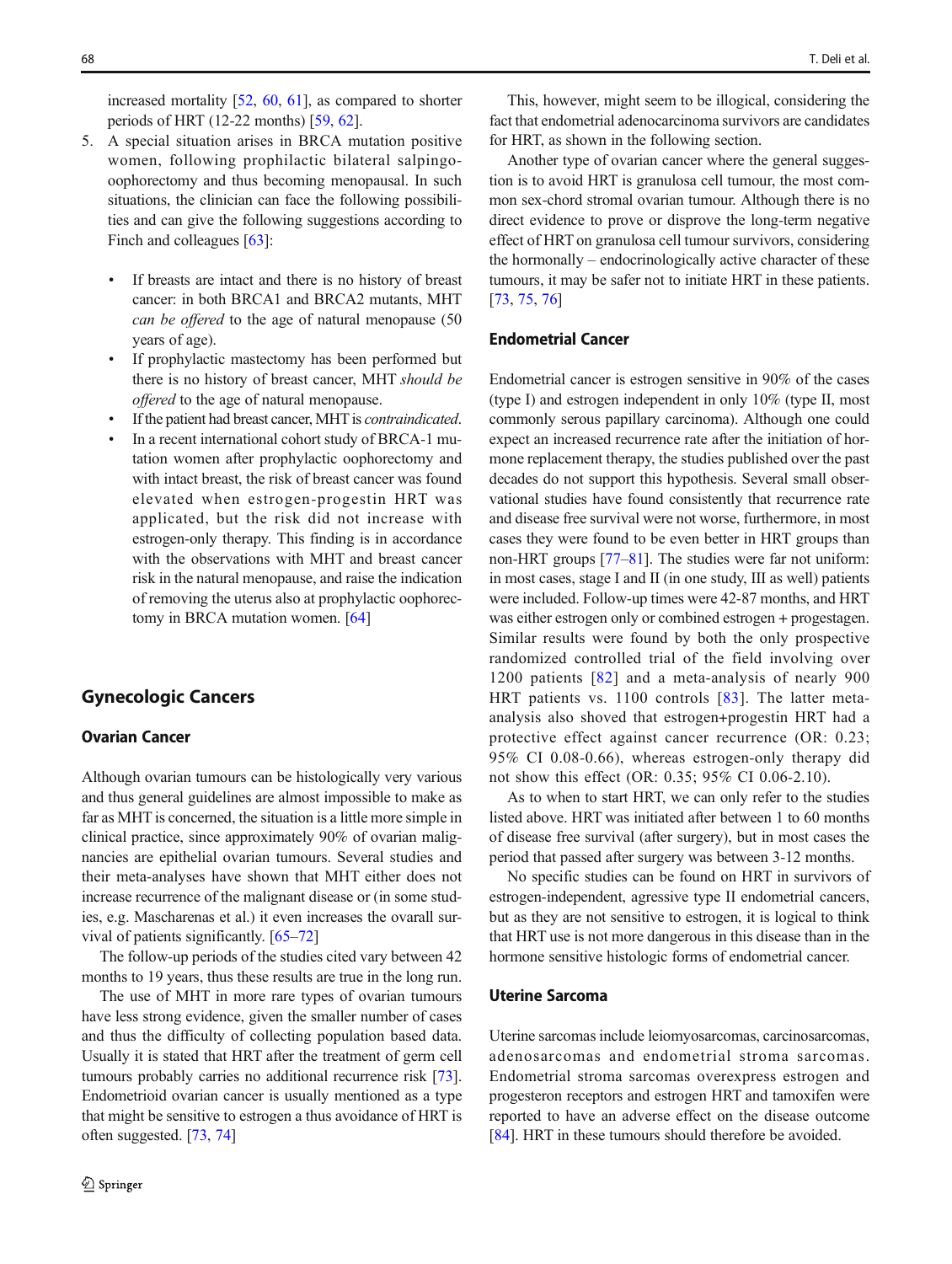Although leiomyosarcomas very often overexpress estrogen and progesteron receptors [[85\]](#page-13-0), removal of the ovaries during hysterectomy did not improve the 5-year overall survival in the study published by Kapp and colleagues [[86](#page-13-0)]. This may indicate, that leiomyosarcoma is not hormone sensitive and HRT may be given, as suggested by some authors [[87\]](#page-13-0). Others, however, consider HRT too risky for these patients and vote against, given the lack of direct data to support or refute its safety [\[75](#page-12-0)].

In carcinosarcomas and adenosarcomas, HRT can be used [\[87\]](#page-13-0).

## Cervical Cancer

80-90% of cervical cancer is squamous cell carcinoma, which is known not to be estrogen dependent. As Ploch demonstrated decades ago [[88\]](#page-13-0), HRT in either estrogen-only or a combined E+P form was advantageous for the patients. In the HRT group, recurrence was 20% and 5-year overall survival 80%, whereas in the control group these were found to be 32% and 65%, respectively.

10-20% of cervical cancer is cervical adenocarcinoma and its biological behaviour resembles endometrial cancer. This needs to be taken into consideration when making decision of HRT and probably it is beneficial to chose a combined E+P regime, as discussed above in the section about endometrial cancer. Undoubtedly, at least to our present knowledge, treated cervical cancer is not a contraindication for HRT.

#### Vaginal and Vulvar Cancer

Most vaginal and vulvar cancers are squamous cell carcinomas, and behave similarly to squamous cell cervical cancer, as far as hormone insensitivity is concerned [\[89,](#page-13-0) [90](#page-13-0)]. Thus, MHT is not contraindicated.

Vaginal (clear-cell) adenocarcinoma most commonly developes after in utero diethylstilbestrol exposition, and vulvar adenocarcinoma can develop from Bartholin's glands. These forms of adenocarcinoma are too rare and their relation to HRT is not well determined, therefore no clear guidance can be given. Some sporadic case reposts can be found in the literature implying a connection between unopposed estrogen exposition and vaginal adenocarcinoma [[91\]](#page-13-0), but reliable evidence is missing.

## Non-gynecologic Tumours

#### Haematologic Malignancies

Malignant haematologic diseases include for example acute and chronic lymphoid and myeloid leukaemia, Hodgkin lymphoma, non-Hodgkin lymphoma and myeloma multiplex. The treatment of haematologic malignancies can cause premature ovarian insufficiency via both chemotherapy and stem cell transplantation. The beneficial effect of estrogen on haemopoietic cells has been showed in several ways. Lymphocyte precursors are regulated by sex steroids [\[92](#page-13-0)]; myeloid leukaemia cells express estrogen receptors [\[93\]](#page-13-0) and their methylation is related to patient survival [[94](#page-13-0)]; pregnancy is protective against the development of Hodgkin lymphoma[[95\]](#page-13-0); former HRT decreases the risk of B-cell non-Hodgkin lymphomas in postmenopausal women[[96](#page-13-0)]; estrogen influences the proliferation, differentiation and survival of B-linage precursors [[97\]](#page-13-0) and by decreasing local IL-6 production, improves the disease-free and overall survival in diffuse large-cell lymphomas [[98,](#page-13-0) [99](#page-13-0)]. The studies that directly address the question of MHT after oncotherapy of malignant haematologic diseases found no increase in the recurrence of the disease or excess mortality, while significant alleviation of menopausal symptoms was demonstrated [[100\]](#page-13-0). In summary, at least neutral effect of HRT on malignant haematologic diseases can be demonstrated, but most probably estrogen supplementation even exerts a positive effect on these diseases [[101\]](#page-13-0).

#### Brain Tumours

Even in the past years, conflicting data can be found about the effect of HRT on the incidence of brain tumours in general and meningioma and glioma in particular. It, however, seems clear, that estrogen and progesterone can promote the growth of malignant brain tumours. It has been observed that meningiomas are more common in women, and grow faster in the luteal phase of the cycle and during pregnancy [\[102,](#page-13-0) [103\]](#page-13-0), indicating the role of progesterone effect. 58-83% of meningiomas express progesterone receptor as opposed to 0-8 % expressing estrogen receptor [\[104,](#page-13-0) [105](#page-13-0)]. Inconsistent results of studies indicate various relationship between the different forms of HRT and brain tumours: MHT increases the risk of meningioma by 30-80 %, but not that of glioma  $[106]$ ; meningiomas can grow as a result of progesterone, estrogen and androgen stimulus  $[107]$ ; estrogen-only HRT, but not E+P HRT increased the risk of brain tumours, glioma and meningioma in a large UK database of women aged 50-79 [[108](#page-13-0)]; HRT but not oral contraceptive use was associated with an increased meningioma risk [\[109\]](#page-13-0); progesterone-only contraception is associated with a shorter progression-free survival in premenopausal women with WHO Grade I meningioma [[110](#page-13-0)]. Taken all these together, it seems to be clear that brain tumours, and especially meningioma and glioma, may be sensitive to estrogen and even more to progesterone, and hormones can stimulate their growth and recurrence, therefore HRT should be avoided in these patients.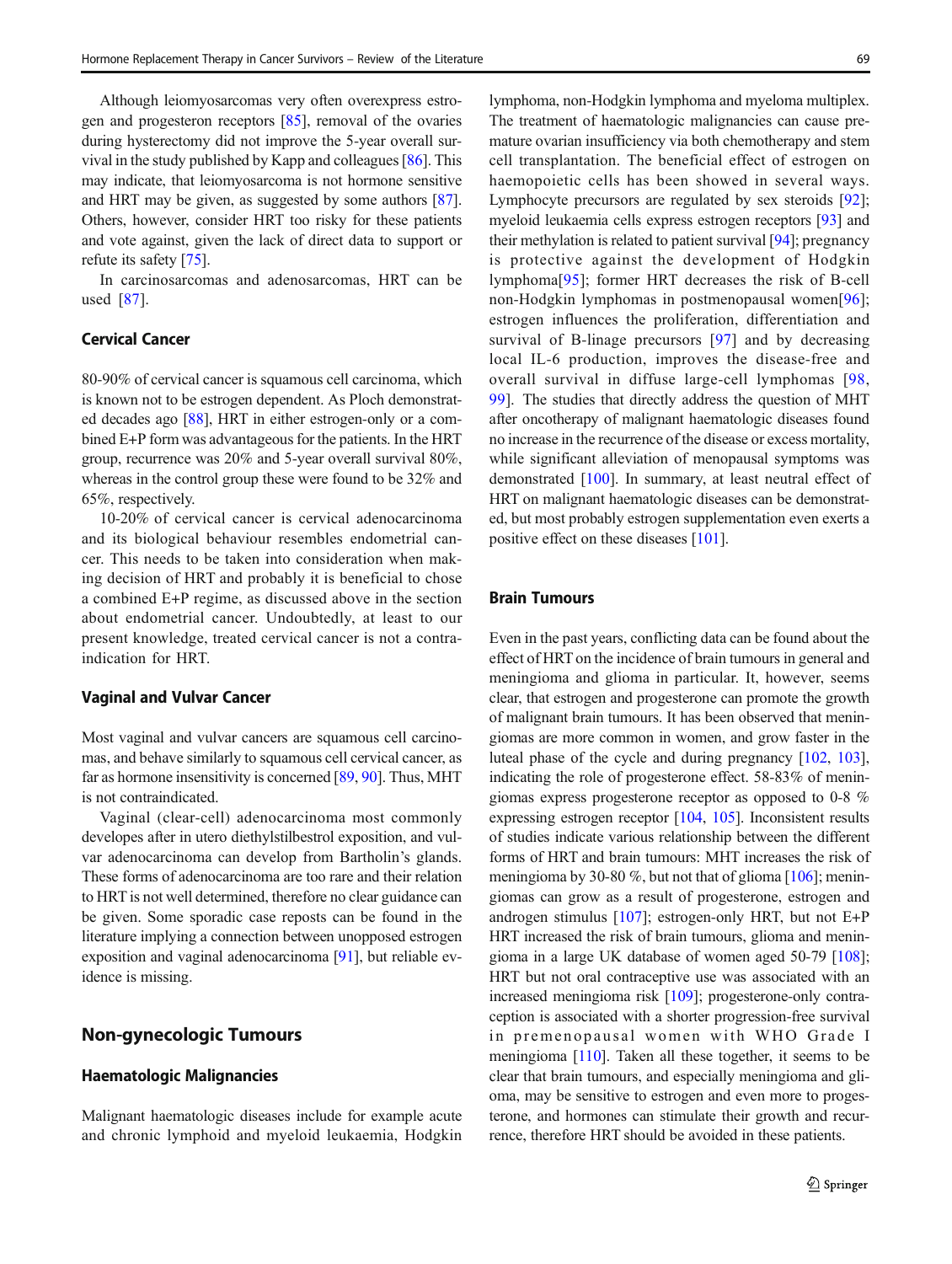#### Prolactinoma

Due to its well-established estrogen sensitivity, and the frequency of the clinical situation of requirement of HRT in prolactinoma patients, prolactin producing pituitary adenomas are discussed in a separate section. Traditionally, prolactinomas were considered a contraindication for estrogenic treatment including combined contraceptive pills and hormone replacement therapy. It is known, that clinically significant tumour growth is very rare (1-2%) during pregnancy and during low-dose (<30 ug) ethynil estradiol containing contraceptives in case of a microprolactinoma, whereas macroadenomas grow much more frequently in an estrogenic milieu, e.g. their 30-40% grow during pregnancy. The presence or history of a microprolactinoma should therefore not be considered a contraindication for HRT in the case of hypogonadism or in the presence of menopausal symptoms [\[111](#page-13-0)]. In case of a macroprolactinoma, thorough case-by-case evaluation is required, and if estrogen therapy is prescribed, and very close monitoring of the prolactinoma size and activity is necessary, also keeping in mind that the sequential form of HRT (or cyclic oral contraceptive use) masks the important symptom of ovulatory dysfunction and menstrual irregularities [[111\]](#page-13-0). In contrast, it has not been proven that even higher doses of estrogen (a cumulative 19 mg/kg body weight) used in normoprolactinaemic patients for prolonged periods (5-15 years) would cause hyperprolactinaemia [\[112\]](#page-13-0).

#### Malignant Melanoma

Malignant melanoma is one of the most aggressive tumours. Its different biological behaviour in males and females is well known: men tend to have more rapid progression and earlier metastases, leading to increased mortality and decreased survival. The response of melanoma cells to female hormones, however, has been reported controversial. Some studies report protective effects of estrogen [[113,](#page-13-0) [114](#page-13-0)], others found estrogen-only HRT increasing the risk of skin malignant melanoma, which was not the case for E+P combined HRT [\[115\]](#page-13-0). The contradiction can be solved if we consider the significance of estrogen receptor-β (ERβ) in malignant melanoma. While  $ER\alpha$  is associated with a proliferative and tumour promoting effect,  $ER\beta$  has an antitumour effect, through the inhibition of the PI3K/Akt pathway [\[116](#page-13-0)]. ERβ expression leads to a better prognosis, while decreased expression of the receptor results in poorer prognosis and the metastatic state of the disease [[117](#page-13-0)–[120\]](#page-13-0). This knowledge may lead to the use of ERβ expression determination of the tumour and the use of estrogen or ERβ agonists in the treatment of melanoma. Considering MHT, local, and thus probably ERβ-rich tumours should be handled differently from advanced, metastatic cases. In the former group, estrogen supplementation might even be advantageous, but at least will not have adverse

effects, as demonstrated by a study of 206 patients suffering from stage 1 or 2 cutaneous melanoma and followed up for 5 years after surgery [\[121\]](#page-14-0). One out of the 83 HRT-receivers died of melanoma, whereas 22 of the 123 patients in the non-HRT group died of the disease by the end of the 5 years. The safety of MHT in advanced, metastatic melanoma malignum is unclear and no recommendation can be made regarding its use.

### Lung Cancer

Lung cancer in the past decades has also become one of the tumours considerded to be estrogen-dependent. Although ERβ generally starts anti-tumour signalling, in non-small cell lung cancer it has been established as a tumour promoter, most probably via interactions with receptor splice variants, EGFR receptor signalling and G-protein coupled estrogen receptors [\[122\]](#page-14-0). Several in vitro and in vivo studies have demonstrated the tumour promoting effect of estrogen in lung cancer, and the prognostic value of  $ER\alpha$  and  $ER\beta$  expression [\[122](#page-14-0), [123\]](#page-14-0).

Clinical studies have come to conflicting conclusions, although different settings make comparison difficult. Nevertheless, neutral [[124](#page-14-0)], positive [[125](#page-14-0)] and negative [\[126\]](#page-14-0) correlation between lung cancer incidence and mortality have also been reported. Given that the direction of research is now the application of antiestrogenic agents and aromatase inhibitors in the treatment of lung cancer [\[127\]](#page-14-0), it is logical that estrogen as part of MHT should not be used in lung cancer patients.

#### Colorectal Cancer

Colorectal cancer presents in less severe forms in women than in men, indicating a protective effect of female hormones [\[128](#page-14-0)–[130\]](#page-14-0). Indeed, studies of the field unanimously indicate that estrogen decreases the incidence of colorectal cancer and decreases the progression of the disease [\[131](#page-14-0)–[136\]](#page-14-0). This is due to the presence of the ERβ exerting anti-tumour effect [ $137$ ]. The latest research indicate that ER $\beta$  expression can even be used as a positive prognostic marker in the treatment of colorectal cancer [[138](#page-14-0)–[140\]](#page-14-0). In the light of these results, there is no doubt that MHT has a positive effect on colorectal cancer and survivors of the disease suffering from the symptoms of ovarian insufficiency should be offered MHT.

#### Kidney Cancer

Several studies have concluded that no relation between MHT and kidney cancer can be established  $[141–145]$  $[141–145]$  $[141–145]$  $[141–145]$ , therefore survivors of kidney cancer can be offered HRT if indicated.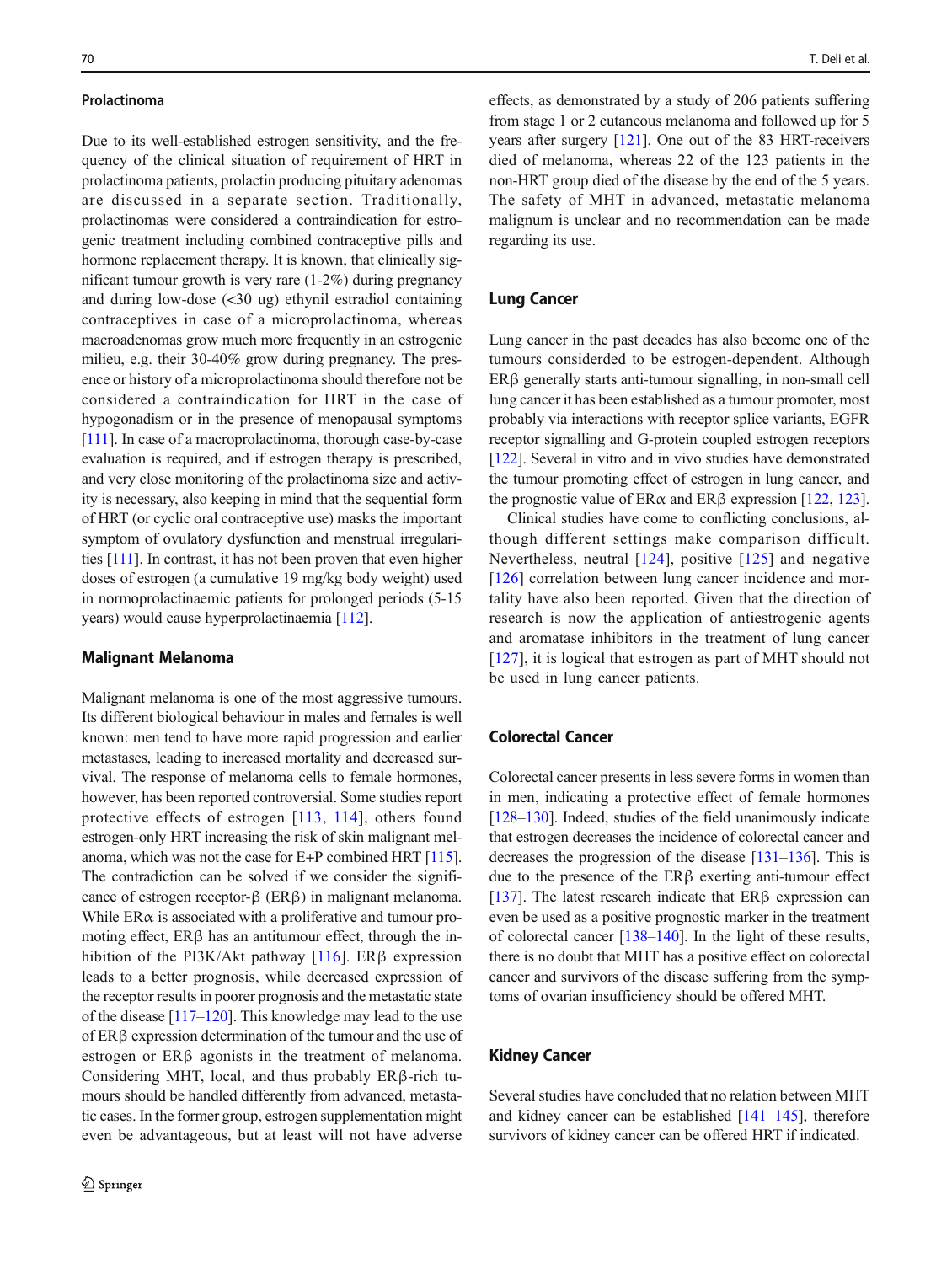#### Gastric Cancer

ER positivity has long been known to be associated with poor outcome of gastric cancer treatment: ER+ cases are generally more disseminated and less differentiated [\[146](#page-14-0)]. Postperative survival rates are significantly worse in ER+ vs. ER- cases (15  $\%$  vs. 62%) as well as in progesterone receptor positive cases [\[147\]](#page-14-0). In the past years,  $ER\alpha$  and  $ER\beta$  isoforms have been identified as prognostic markers of gastric cancer [\[148\]](#page-14-0). For example, ERα66 has been reported in poorly differentiated gastric cancer,  $ER\alpha 36$  is found more often in lymph node metastases, and  $ER\beta1$  is associated with low grade tumours [\[148\]](#page-14-0). Besides  $ER\alpha$ , androgen receptor expression was also found to be associated with a poor prognosis and decreased progress free survival [\[149\]](#page-14-0). Beyond the hormone receptors and in the lack of clinical trials, two further – and contradicting – clinical research papers are worth consideration. Kim and colleagues reported that the clinical outcome and the overall survival was much poorer among female gasctric cancer patients than among males [[150](#page-14-0)]. Brusselaers and colleagues, however, found a decreased esophageal and gastric adenocarcinoma incidence among ever-users of estrogen-only and E+P combined HRT, too, as compared to non-users of HRT, in a Swedish population of approximately 1.150.000 [\[151](#page-14-0)]. Taking all these data into consideration, starting MHT to gastric cancer survivors should rather be avoided, and especially so in case of estrogen or progesterone receptor positive tumours.

#### Liver Cancer

It has been almost 30 years since Adami and colleagues reported a decreased risk of hepatocellular cancer following MHT [[152](#page-14-0)]. The role of estrogen can be a strong antioxidant and anti-inflammatory effect, thus preventing fibrosis as a key step towards liver carcinogenesis [\[153](#page-14-0)]. Estrogen can also inhibit the progression of hepatitis B virus infection, thus inhibiting hepatocellular carcinoma [\[154](#page-14-0)]. These effects add up to a decreased incidence of hepatocellular cancer and better overall survival among patients that received MHT [[155](#page-15-0)].

# Bladder Cancer

Bladder cancer has been known to be more aggressive in women then in males. 12-18% of bladder cancers are ER positive, and ER+ tumours tend to be of higher grade than ER- ones [\[156](#page-15-0)]. Former use of MHT was reported to double the risk of bladder cancer [\[157\]](#page-15-0). Both in vitro and in vivo studies indicate the role of estrogen in the initiation and progression of bladder cancer [\[158\]](#page-15-0). Applying the selective estrogen modulator tamoxifen in bladder cancer seems to be effective, although only initial clinical pilot studies are available [\[159,](#page-15-0) [160\]](#page-15-0). Combination of antiestrogen + BCG therapies are also experimented with [\[161\]](#page-15-0). In summary, bladder cancer should be considered an estrogen sensitive tumour, and although no direct clinical evidence is available, MHT should not be prescribed to survivors of this type of malignancy.

#### Thyroid Cancer

Thyroid malignancy is more common in women than in men. Several epidemiologic studies have been carried out, but no strong evidence of relation between MHT and differentiated thyroid cancer could be found [\[162](#page-15-0)–[168](#page-15-0)]. This is not changed even by the fact that in the past years, both positive and negative associations have been reported between the expression of estrogen and progesteron receptors and the outcome of thyroid cancer [[169](#page-15-0), [170](#page-15-0)]. Thyroid cancer survivors often receive suppressive doses of thyroxin substitution to maintain subclinical hyperthyroidism in order to suppress TSH and thus decrease recurrence risk. Is is known that subclinical hyperthyroidism increases the risk of cardiovascular disease and accelerated bone loss, therefore estrogen substitution, that counteracts both of these negative effects in the case of menopause is even more indicated. Increased frequency of breast cancer among thyroid cancer survivors has been reported but mostly it is attributed to the late effect of radioiodine therapy of the primary malignancy of the thyroid, although no definitive consesus has been reached yet [\[171\]](#page-15-0). In summary, former thyroid cancer should not be considered a contraindication to MHT.

#### Pancreatic Cancer

Based on 27 case-control and cohort studies, Tang and colleagues made a meta-analysis which revealed that the risk of pancreatic cancer is not associated with exogenous hormone use (oral contraceptives or MHT) or menstrual factors (age at menarche, age at menopause, hysterectomy or oophorectomy) [\[172\]](#page-15-0). Pancreatic cancer treatment in the patient's history does not contraindicate MHT.

# Conclusions

As a result of rapid advance in oncology, both the diagnosis and the treatment of malignant tumours has been constantly improving, leading to the increasing survival of oncologic patients. More and more of them live long enough to reach either the natural age of menopause or, as a side effect of their oncotherapy, experience the cessation of their gonadal function, leading to premature ovarian insufficiency. Thus, an ever increasing number of cancer survivors search endocrinologic help in the form of the replacement of their missing female hormones. Often it is not the endocrinologist who is first asked by the patient, but other members of the professional staff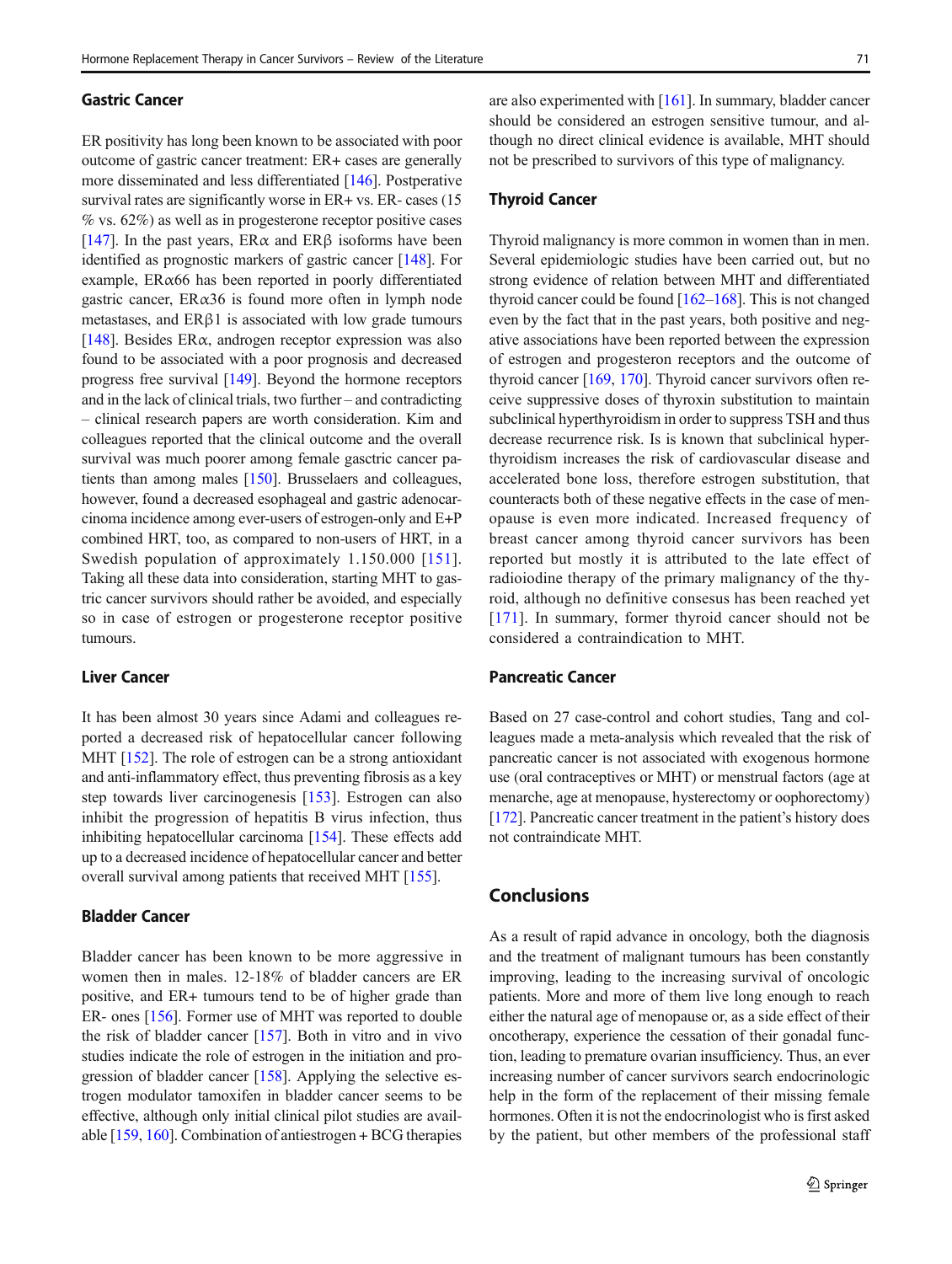<span id="page-9-0"></span>involved in her oncologic care, including the oncologist, gynecologist, general practitioner, or even the radiologist or the oncologic nurse. The general attitude has been defensive: ignorance of the latest results in the field of menopausal hormone therapy and false concepts dating back to the WHI (Women's Health Initiative) Study results almost two decades ago [\[173\]](#page-15-0). The misinterpretation of the results of this study are well known among the specialists of the field of menopausal medicine and will not be discussed here. The net outcome, however, became an irrational fear of female hormone replacement, both by the general population and medical professionals. It might has seemed the logical and safe conclusion to many physicians that it is better to avoid HRT, because this attitude definitely causes no harm, whereas the decision of prescribing estrogen with or without progestins for a patient might bear oncologic and cardiovascular risks, may lead to litigation in case of a potentially related complication, and requires meticulous and continuous self-education in the field not to miss the latest evidence. The major mistake in this reasoning is the baseline theory of not harming by avoiding HRT. It was known even before the WHI results that premature menopause and hypogonadism decreases the life expectancy of women by years through its skeletal and cardiovascular effects, and this negative effect correlates with the length

of the hypoestrogenaemic period. 17 years of untreated hypogonadism add up to losing 2 life-years [\[4\]](#page-10-0), and every year of delay of menopause decreases cardiovascular mortality risk by 2% [\[174\]](#page-15-0). The quality of a life lived with severe menopausal symptoms is yet another matter not to forget. Therefore, it is not prescribing HRT for a young patient suffering from premature ovarian insufficiency (POI) that requires professional explanation - as it is clearly stated also by the latest guidelines of the International Menopause Society [\[1](#page-10-0)] and the Global Consensus Statement on MHT [[175\]](#page-15-0). It is the denial of HRT, a decision proved to harm the patients health and decrease her life expectancy, that needs to be supported by evidence and should be weighed againts the risks (oncologic or other) of HRT. Denying HRT 'just to be on the safe side' is unacceptable – we can only make this maleficent decision if the definitive harm caused to our patient by it is smaller than the suspected harm of HRT.

Yet, it is not easy to assess the HRT-related extra risks of HRT in cancer survivors. Practically, every tumour is a new and potentially unprecedented entity, as far as its oncogenic mutations, hormone receptor status and biological beviour are concerned, even if medical science tries to group tumours according to organ, histology or molecular characteristics. The variability of the stage, grade and former oncotherapy received by

|  |  |  |  |  |  |  | Table 2 Categories of cancer types according to oncologic risk (recurrence, progression) of hormone replacement therapy |  |
|--|--|--|--|--|--|--|-------------------------------------------------------------------------------------------------------------------------|--|
|--|--|--|--|--|--|--|-------------------------------------------------------------------------------------------------------------------------|--|

| HRT:                       | Adavantageous                                                                          | Neutral (no known negative effect)                                                                          | Negative effect in certain setting<br>(relative contraindication)                        | Disadvantageous<br>(contraindicated) |
|----------------------------|----------------------------------------------------------------------------------------|-------------------------------------------------------------------------------------------------------------|------------------------------------------------------------------------------------------|--------------------------------------|
| <b>Breast cancer</b>       |                                                                                        | BRCA 1/2 mutation without<br>breast cancer                                                                  |                                                                                          | <b>Breast cancer</b>                 |
| Gynecologic<br>cancers     | Endometrial cancer (E2 dependent,<br>type $I$ ) – E+P advantageous,<br>E-only: neutral | • Endometrial cancer<br>(E2 independent, type II)<br>· Uterinal carcinosarcoma<br>• Uterinal adenosarcoma   | Leiomyosarcoma                                                                           | Endometrial<br>stroma sarcoma        |
|                            |                                                                                        | Ovarian cancer<br>(epithelial, germ cell tumour)                                                            | Some ovarian tumours:<br>· endometrioid ovarian<br>cancer (?)<br>• granulosa cell tumour |                                      |
|                            | Cervical adenocarcinoma (E+P)                                                          | Cervical cancer (squamous cell)                                                                             |                                                                                          |                                      |
|                            |                                                                                        | Vaginal cancer (squamous cell)<br>(adenocarcinoma??)<br>Vulvar cancer (squamous cell)<br>(adenocarcinoma??) |                                                                                          |                                      |
| Non-gynecologic<br>cancers | Haematologic malignancies<br>(leukaemias, lymphomas)                                   | · Microprolactinoma<br>· Macroprolactinoma<br>$(?? - close following required$<br>if on HRT)                | <b>Brain tumours</b>                                                                     | · Meningioma<br>• Glioma             |
|                            | Malignant melanoma<br>(local, cutaneous)<br>Colorectal cancer                          |                                                                                                             | Malignant melanoma<br>(advanced, metastatic)<br>Lung cancer                              |                                      |
|                            | Liver (hepatocellular) cancer                                                          | Kidney cancer                                                                                               | Gastric cancer                                                                           | Gastric cancer<br>$(ER+, PR+)$       |
|                            |                                                                                        | Thyroid cancer                                                                                              | <b>Bladder</b> cancer                                                                    | <b>Bladder</b> cancer<br>$(ER+)$     |
|                            |                                                                                        | Pancreatic cancer                                                                                           |                                                                                          |                                      |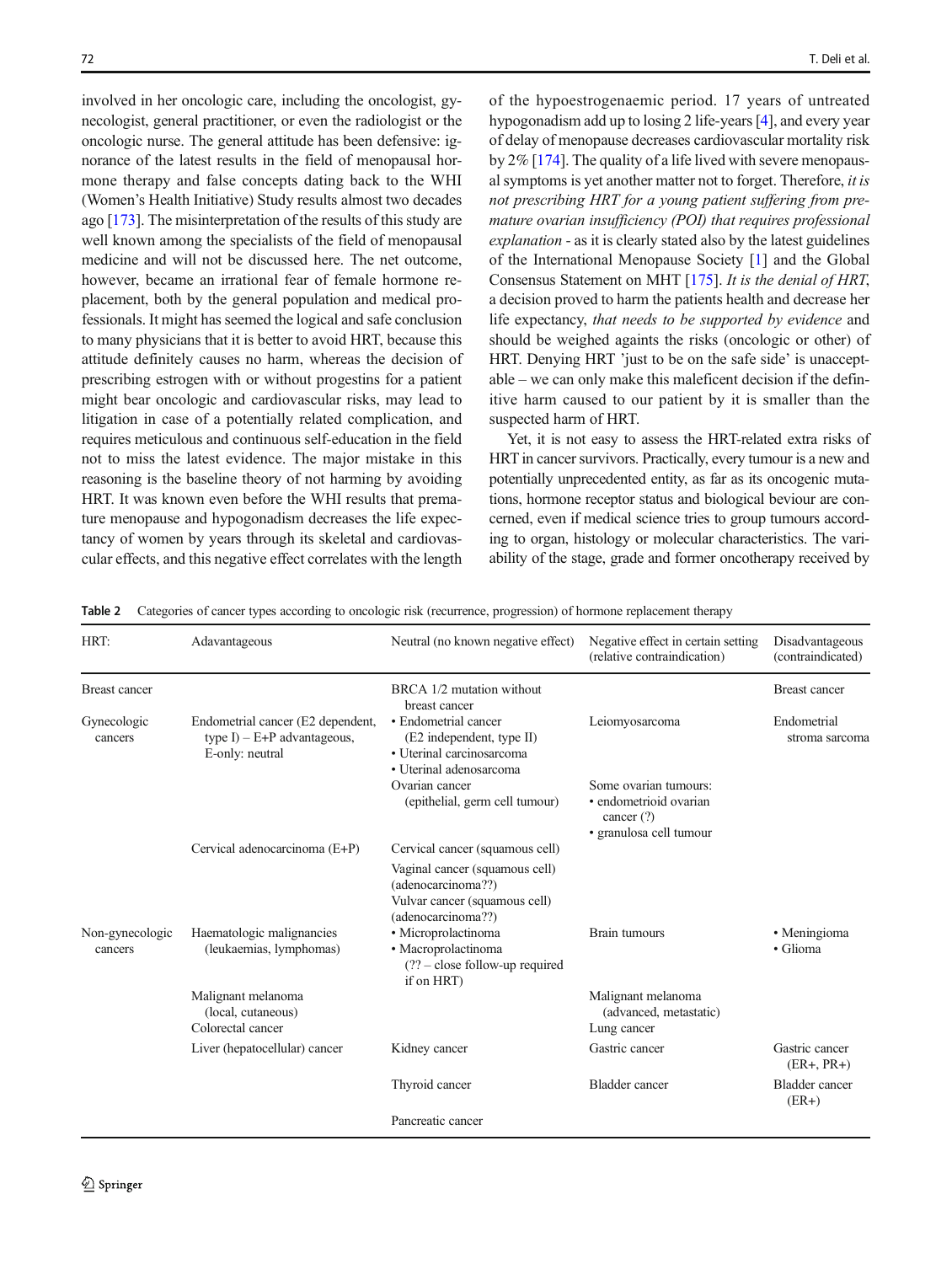<span id="page-10-0"></span>the patient complicates decesion making even further. It is clear that deciding for or against HRT should always be individualized and decision should be made together with the patient. The risk-benefit assessment can be based on a wide range of scientific evidence of different quality, depending on their availability: from in vitro studies to clinical investigations, and the latter ranging from individual case reports to meta-analysis of several randomized prospective trials, and even indirect evidence (e.g. epidemiologic data of tumour behaviour in the different sexes, during hormonally altered periods like in pregnancy, or HRT effect on tumours not in cancer survivors etc.). In this review we have tried to collect data about the most common types of tumours, in an attempt to help clinical decisions (Table [2](#page-9-0)). Based on the evidence gathered so far, adequately chosen female hormone substitution can be clearly advantageous in some cancers (e.g. endometrial cancer, haematologic malignancies or colorectal carcinoma) and harmful in hormone dependent others (e.g. breast cancer, meningioma or ER+/PR+ gastric cancer). In certain tumours or in their subgroups, the risk of HRT seems to outweigh the potential benefits and thorough individualized decision-making is necessary (e.g. lung cancer or bladder cancer), whereas in many tumour types MHT is neutral for the malignant disease and thus it should not be denied (e.g. cervical cancer, kidney tumours or pancreatic cancer). In many situations, however, when more rare cancer types are faced, individual search of the literature for the specific tumour will be necessary. Clinical evidence of recurrence risk of the given cancer type, weighed against the negative longterm effects of avoiding HRT, the general state and lifeexpectancy of the patient, the severity of her hypoestrogenic and other symptoms, and her subjective fear of the recurrence of the disease, which is understandably always dominant in cancer survivors, will help to find the best solution.

#### Compliance with Ethical Standards

Conflicts of Interest The authors declare no conflicts of interest.

Open Access This article is distributed under the terms of the Creative Commons Attribution 4.0 International License (http:// creativecommons.org/licenses/by/4.0/), which permits unrestricted use, distribution, and reproduction in any medium, provided you give appropriate credit to the original author(s) and the source, provide a link to the Creative Commons license, and indicate if changes were made.

Publisher's Note Springer Nature remains neutral with regard to jurisdictional claims in published maps and institutional affiliations.

#### References

1. Baber RJ, Panay N, Fenton A, Apr, IMS Writing Group (2016) IMS Recommendations on women's midlife health and menopause hormone therapy. Climacteric(2):109–150

- 2. Lumsden MA, Davies M, Sarri G, Guideline Development Group for Menopause: Diagnosis and Management (NICE Clinical Guideline No. 23) (2016) Diagnosis and Management of Menopause: The National Institute of Health and Care Excellence (NICE) Guideline. JAMA Intern Med 176(8):1205– 1206
- 3. ACOG Practice Bulletin No. 141: management of menopausal symptoms. (2014) Obstet Gynecol. 123(1):202-16.
- 4. Ossewaarde ME, Bots ML, Verbeek AL, Peeters PH, van der Graaf Y, Grobbee DE, van der Schouw YT (2005) Age at menopause, cause-specific mortality and total life expectancy. Epidemiology 16(4):556–562
- 5. Prossnitz ER, Barton M (2014) Estrogen biology: new insights into GPER function and clinical opportunities. Mol Cell Endocrinol 389(1-2):71–83
- 6. Prossnitz ER, Hathaway HJ (2015) What have we learned about GPER function in physiology and disease from knockout mice? J Steroid Biochem Mol Biol 153:114–126
- 7. Yamaga R, Ikeda K, Horie-Inoue K, Ouchi Y, Suzuki Y, Inoue S (2013) RNA sequencing of MCF-7 breast cancer cells identifies novel estrogen-responsive genes with functional estrogen receptor-binding sites in the vicinity of their transcription start sites. Horm Cancer 4(4):222–232
- 8. Bourdeau V, Deschênes J, Métivier R, Nagai Y, Nguyen D, Bretschneider N, Gannon F, White JH, Mader S (2004) Genome-wide identification of high-affinity estrogen response elements in human and mouse. Mol Endocrinol 18(6):1411–1427
- 9. Kamalakaran S1, Radhakrishnan SK, Beck WT (2005) Identification of estrogen-responsive genes using a genomewide analysis of promoter elements for transcription factor binding sites. J Biol Chem 280(22):21491–21497
- 10. Sotoca AM, Vervoort J, Rietjens I MCM, Gustafsson JA. (2012) Human ERα and ERβ Splice Variants: Understanding Their Domain Structure in Relation to Their Biological Roles in Breast Cancer Cell Proliferation. Biochemistry, Prof. Deniz Ekinci (Ed.), ISBN: 978-953-51-0076-8, InTech.
- 11. Xu Z, Liu J, Gu L, Ma X, Huang B, Pan X (2016) Research progress on the reproductive and non-reproductive endocrine tumors by estrogen-related receptors. J Steroid Biochem Mol Biol 158:22–30
- 12. Li M, Chai HF, Peng F, Meng YT, Zhang LZ, Zhang L, Zou H, Liang QL, Li MM, Mao KG, Sun DX, Tong MY, Deng ZQ, Hou ZJ, Zhao Y, Li J, Wang XC, Lv SS, Zhang QQ, Yu X, Lam EW, Liu Q, Cui XN, Xu J (2018) Estrogen receptor β upregulated by lncRNA-H19 to promote cancer stem-like properties in papillary thyroid carcinoma. Cell Death Dis 9(11):1120
- 13. Rubio GA, Catanuto P, Glassberg MK, Lew JI, Elliot SJ (2018) Estrogen receptor subtype expression and regulation is altered in papillary thyroid cancer after menopause. Surgery 163(1):143– 149
- 14. Zhang Y, Wei F, Zhang J, Hao L, Jiang J, Dang L, Mei D, Fan S, Yu Y, Jiang L (2017) Bisphenol A and estrogen induce proliferation of human thyroid tumor cells via an estrogen-receptordependent pathway. Arch Biochem Biophys 633:29–39
- 15. Eldien MMS, Abdou AG, Rageh T, Abdelrazek E, Elkholy E (2017) Immunohistochemical expression of ER- $\alpha$  and PR in papillary thyroid carcinoma. Ecancermedicalscience 11:748. [https://](https://doi.org/10.3332/ecancer.2017.748) [doi.org/10.3332/ecancer.2017.748](https://doi.org/10.3332/ecancer.2017.748)
- 16. Pierdominici M, Maselli A, Locatelli SL, Ciarlo L, Careddu G, Patrizio M, Ascione B, Tinari A, Carlo-Stella C, Malorni W, Matarrese P, Ortona E (2017) Estrogen receptor β ligation inhibits Hodgkin lymphoma growth by inducing autophagy. Oncotarget 8(5):8522–8535
- 17. Maia DM1, Sciarrotta J, Abendroth K, Blatt J (2000) Sex steroid receptors in Hodgkin's disease. Leuk Lymphoma 39(3-4):365– 371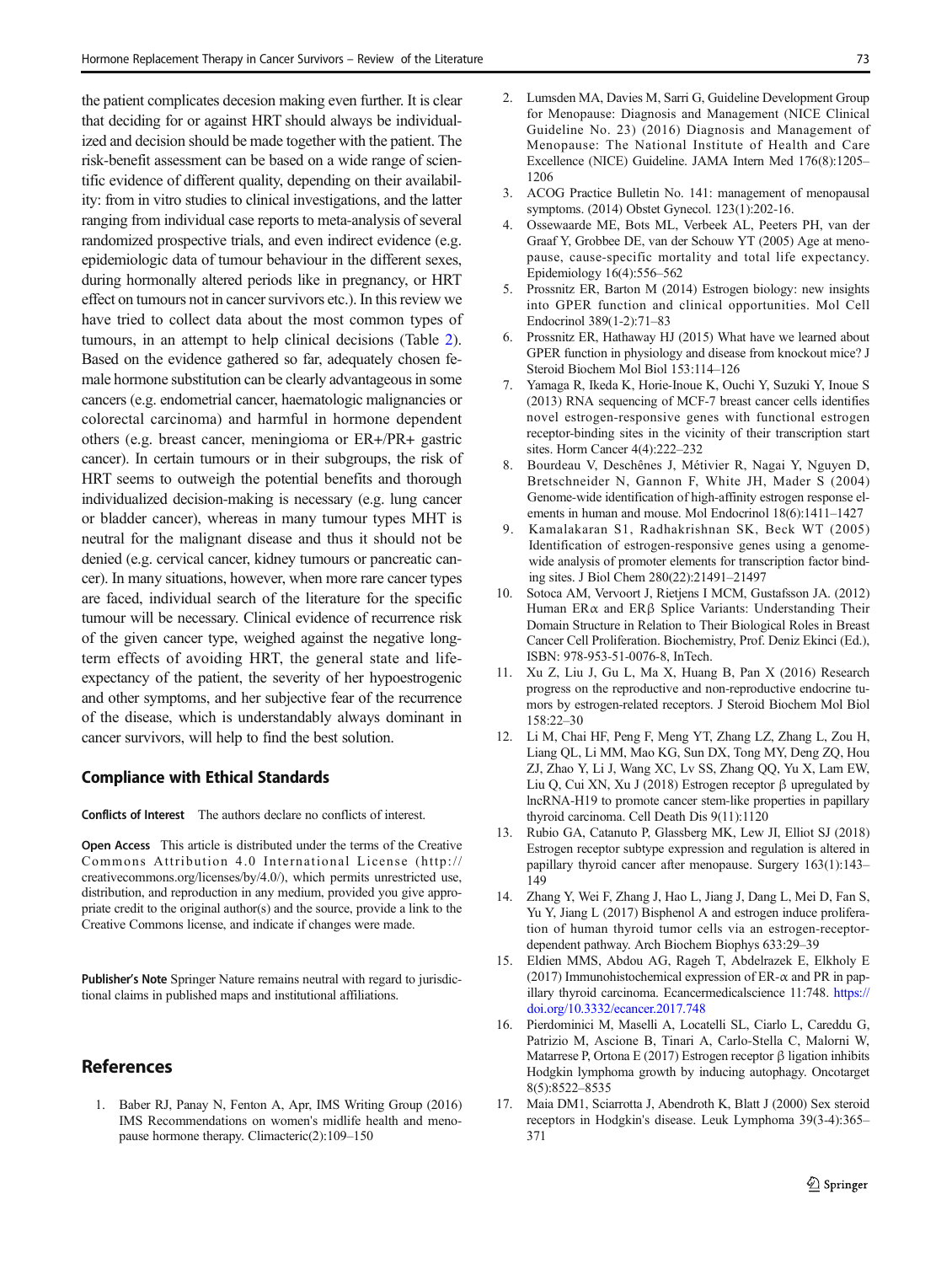- <span id="page-11-0"></span>18. Teske E1, Besselink CM, Blankenstein MA, Rutteman GR, Misdorp W (1987) The occurrence of estrogen and progestin receptors and anti-estrogen binding sites (AEBS) in canine non-Hodgkin's lymphomas. Anticancer Res 7(4B):857–860
- 19. Ladikou EE, Kassi E (2017) The emerging role of estrogen in B cell malignancies. Leuk Lymphoma 58(3):528–539
- 20. Yakimchuk K, Jondal M, Okret S (2013) Estrogen receptor  $\alpha$  and  $β$  in the normal immune system and in lymphoid malignancies. Mol Cell Endocrinol 375(1-2):121–129
- 21. Mukhopadhyay M, Das C, Kumari M, Sen A, Mukhopadhyay B, Mukhopadhyay B (2017) Spectrum of meningioma with special reference to prognostic utility of ER,PR and Ki67 expression. J Lab Physicians 9(4):308–313
- 22. Hsu DW, Efird JT, Hedley-Whyte ET (1997) Progesterone and estrogen receptors in meningiomas: prognostic considerations. J Neurosurg 86(1):113–120
- 23. Kuroi Y, Matsumoto K, Shibuya M, Kasuya H (2018) Progesterone Receptor Is Responsible for Benign Biology of Skull Base Meningioma. World Neurosurg 118:e918–e924
- 24. Wolfsberger S, Doostkam S, Boecher-Schwarz HG, Roessler K, van Trotsenburg M, Hainfellner JA, Knosp E (2004) Progesterone-receptor index in meningiomas: correlation with clinico-pathological parameters and review of the literature. Neurosurg Rev 27(4):238–245
- 25. Liu M, Zhang K, Zhao Y, Guo Q, Guo D, Zhang J (2015) Evidence for involvement of steroid receptors and coactivators in neuroepithelial and meningothelial tumors. Tumour Biol 36(5):3251–3261
- 26. Jaffrain-Rea ML, Petrangeli E, Ortolani F, Fraioli B, Lise A, Esposito V, Spagnoli LG, Tamburrano G, Frati L, Gulino A (1996) Cellular receptors for sex steroids in human pituitary adenomas. J Endocrinol 151(2):175–184
- 27. Caronti B, Palladini G, Bevilacqua MG, Petrangeli E, Fraioli B, Cantore G, Tamburrano G, Carapella CM, Jaffrain-Rea ML (1993) Effects of 17 beta-estradiol, progesterone and tamoxifen on in vitro proliferation of human pituitary adenomas: correlation with specific cellular receptors. Tumour Biol 14(1):59–68
- 28. Natale CA, Li J, Zhang J, Dahal A, Dentchev T, Stanger BZ, Ridky TW. (2018) Activation of G protein-coupled estrogen receptor signaling inhibits melanoma and improves response to immune checkpoint blockade. Elife. 7. pii: e31770.
- 29. Tian W, Pang W, Ge Y, He X, Wang D, Li X, Hou H, Zhou D, Feng S, Chen Z, Yang Y (2018) Hepatocyte-generated 27 hydroxycholesterol promotes the growth of melanoma by activation of estrogen receptor alpha. J Cell Biochem 119(3):2929–2938
- 30. Dika E, Fanti PA, Vaccari S, Capizzi E, Degiovanni A, Gobbi A, Piraccini BM, Ribero S, Baraldi C, Ravaioli GM, Fiorentino M, Patrizi A (2017) Oestrogen and progesterone receptors in melanoma and nevi: an immunohistochemical study. Eur J Dermatol 27(3):254–259
- 31. Bredow L, Stützel L, Böhringer D, Gundlach E, Reinhard T, Auw-Haedrich C (2014) Progesterone and estrogen receptors in conjunctival melanoma and nevi. Graefes Arch Clin Exp Ophthalmol 252(2):359–365
- 32. Hiramitsu S, Ishikawa T, Lee WR, Khan T, Crumbley C, Khwaja N, Zamanian F, Asghari A, Sen M, Zhang Y, Hawse JR, Minna JD, Umetani M (2018) Estrogen Receptor Beta-Mediated Modulation of Lung Cancer Cell Proliferation by 27- Hydroxycholesterol. Front Endocrinol (Lausanne) 9:470
- 33. Ding X, Li L, Tang C, Meng C, Xu W, Wei X, Guo Z, Zhang T, Fu Y, Zhang L, Wang X, Lin L, Liang J (2018) Cytoplasmic expression of estrogen receptor β may predict poor outcome of EGFR-TKI therapy in metastatic lung adenocarcinoma. Oncol Lett 16(2): 2382–2390
- 34. Stevanato Filho PR, Aguiar Júnior S, Begnami MD, Ferreira FO, Nakagawa WT, Spencer RMSB, Bezerra TS, Boggiss PE, Lopes

A (2018) Estrogen Receptor β as a Prognostic Marker of Tumor Progression in Colorectal Cancer with Familial Adenomatous Polyposis and Sporadic Polyps. Pathol Oncol Res 24(3):533–540

- 35. Liu D (2016) Gene signatures of estrogen and progesterone receptor pathways predict the prognosis of colorectal cancer. FEBS J 283(16):3115–3133
- 36. Kuo CT, Lee WS (2016) Progesterone receptor activation is required for folic acid-induced anti-proliferation in colorectal cancer cell lines. Cancer Lett 378(2):104–110
- 37. Ge H, Yan Y, Tian F, Wu D, Huang Y (2018) Prognostic value of estrogen receptor α and estrogen receptor β in gastric cancer based on a meta-analysis and The Cancer Genome Atlas (TCGA) datasets. Int J Surg 53:24–31
- 38. Iyer JK, Kalra M, Kaul A, Payton ME, Kaul R (2017) Estrogen receptor expression in chronic hepatitis C and hepatocellular carcinoma pathogenesis. World J Gastroenterol 23(37):6802–6816
- 39. Tsai HW, Ho CL, Cheng SW, Lin YJ, Chen CC, Cheng PN, Yen CJ, Chang TT, Chiang PM, Chan SH, Ho CH, Chen SH, Wang YW, Chow NH, Lin JC. (2018) Progesterone receptor membrane component 1 as a potential prognostic biomarker for hepatocellular carcinoma. World J Gastroenterol 2018 Mar 14;24(10):1152- 1166.
- 40. Garg D, Man Ng SS, Baig KM, Driggers P, Segars J (2017) Progesterone-Mediated Non-Classical Signaling. Trends Endocrinol Metab 28(9):656–668
- 41. Wetendorf M, DeMayo FJ (2014) Progesterone receptor signaling in the initiation of pregnancy and preservation of a healthy uterus. Int J Dev Biol 58(2-4):95–106
- 42. Mani SK, Oyola MG (2012) Progesterone signaling mechanisms in brain and behavior. Front Endocrinol (Lausanne) 3:7
- 43. American Cancer Society. (2016) Cancer Facts & Figures 2016. Atlanta: American Cancer Society [https://www.cancer.org/](https://www.cancer.org/content/dam/cancer-org/research/cancer-facts-and-statistics/annual-cancer-facts-and-figures/2016/cancer-facts-and-figures-2016.pdf) [content/dam/cancer-org/research/cancer-facts-and-statistics/](https://www.cancer.org/content/dam/cancer-org/research/cancer-facts-and-statistics/annual-cancer-facts-and-figures/2016/cancer-facts-and-figures-2016.pdf) [annual-cancer-facts-and-figures/2016/cancer-facts-and-figures-](https://www.cancer.org/content/dam/cancer-org/research/cancer-facts-and-statistics/annual-cancer-facts-and-figures/2016/cancer-facts-and-figures-2016.pdf)[2016.pdf](https://www.cancer.org/content/dam/cancer-org/research/cancer-facts-and-statistics/annual-cancer-facts-and-figures/2016/cancer-facts-and-figures-2016.pdf)
- 44. Murthy V, Chamberlain RS (2012) Menopausal symptoms in young survivors of breast cancer: a growing problem without an ideal solution. Cancer Control 19(4):317–329
- 45. Cobleigh MA, Berris RF, Bush T (1994) Estrogen replacement therapy in breast cancer survivors. A time for change. JAMA 272(7):540–545
- 46. Vassilopoulou-Sellin R, Asmar L, Hortobagyi GN, Klein MJ, McNeese M, Singletary SE, Theriault RL (1999) Estrogen replacement therapy after localized breast cancer: clinical outcome of 319 women followed prospectively. J Clin Oncol 17(5):1482– 1487
- 47. Vassilopoulou-Sellin R, Theriault R, Klein MJ (1997) Estrogen Replacement Therapy in Women with Prior Diagnosis and Treatment for Breast Cancer. Gynecol Oncol 65(1):89–93
- 48. O'Meara ES, Rossing MA, Daling JR, Elmore JG, Barlow WE, Weiss NS (2001) Hormone replacement therapy after a diagnosis of breast cancer in relation to recurrence and mortality. J Natl Cancer Inst 93(10):754–762
- 49. Holmberg L, Anderson H, HABITS steering and data monitoring committees (2004) HABITS (hormonal replacement therapy after breast cancer–is it safe?), a randomised comparison: trial stopped. Lancet 363(9407):453–455
- 50. Lupo M, Dains JE, Madsen LT (2015) Hormone Replacement Therapy: An Increased Risk of Recurrence and Mortality for Breast Cancer Patients? J Adv Pract Oncol 6(4):322–330
- 51. Brewster A, Do KA, Thompson PA, Hahn KA, Sahin AA, Cao Y, Stewart MM, Murray JL, Hortobagyi GN, Bondy ML (2007) Relationship between epidemiologic risk factors and breast cancer recurrence. J Clin Oncol 25(28):4438–4444
- 52. Holmberg L, Iversen OE, Rudenstam CM, Hammar M, Kumpulainen E, Jaskiewicz J, Jassem J, Dobaczewska D,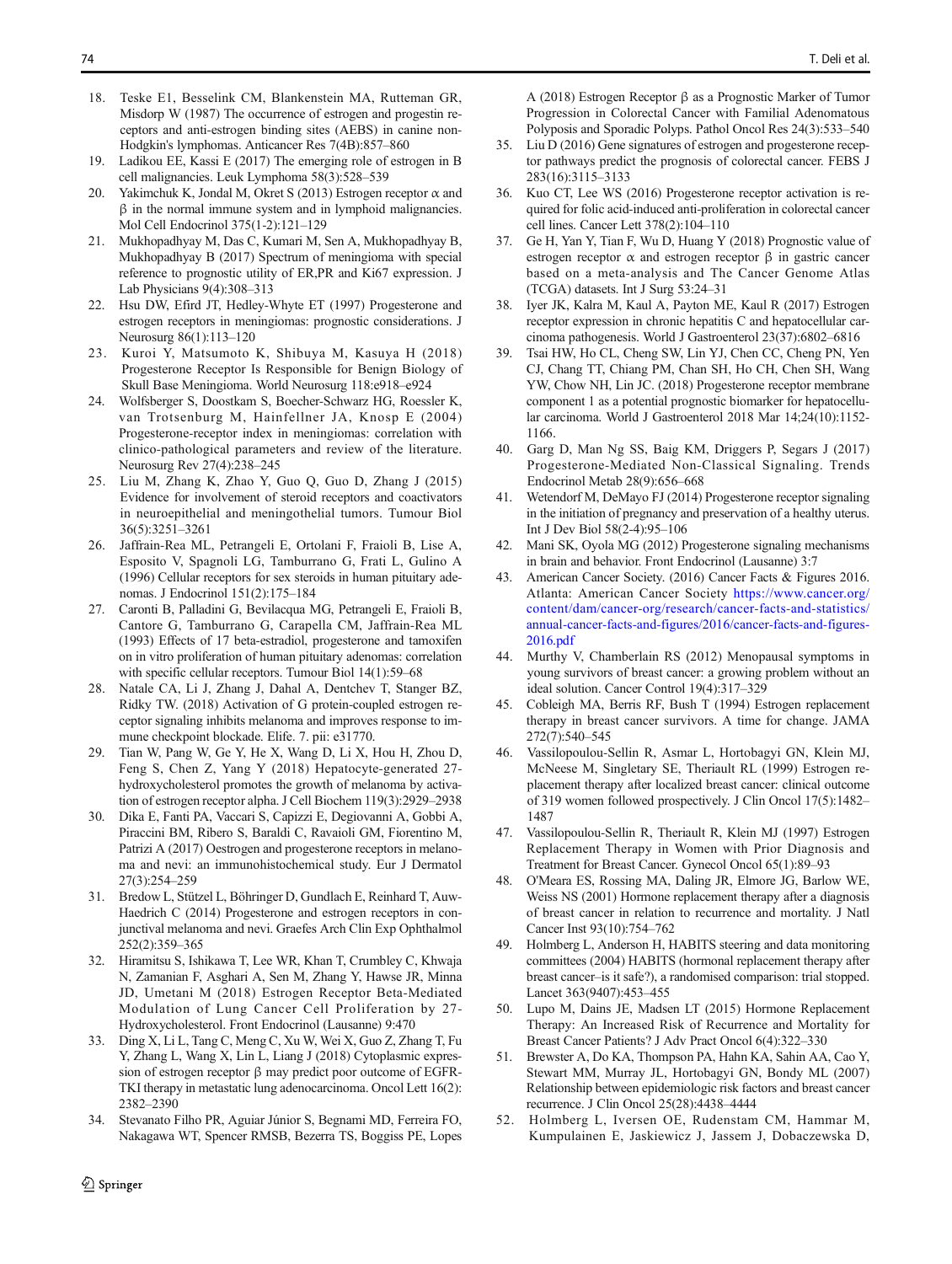<span id="page-12-0"></span>Fjosne HE, Peralta O, Arriagada R, Holmqvist M, Maenpaa J, HABITS Study Group (2008) Increased risk of recurrence after hormone replacement therapy in breast cancer survivors. J Natl Cancer Inst 100(7):475–482

- 53. Fahlén M, Fornander T, Johansson H, Johansson U, Rutqvist LE, Wilking N, von Schoultz E (2013) Hormone replacement therapy after breast cancer: 10 year follow up of the Stockholm randomised trial. Eur J Cancer 49(1):52–59
- 54. Cummings SR, Ettinger B, Delmas PD, Kenemans P, Stathopoulos V, Verweij P, Mol-Arts M, Kloosterboer L, Mosca L, Christiansen C, Bilezikian J, Kerzberg EM, Johnson S, Zanchetta J, Grobbee DE, Seifert W, Eastell R, Trial Investigators LIFT (2008) The Effects of Tibolone in Older Postmenopausal Women. N Engl J Med 359(7):697–708
- 55. Kenemans P, Bundred NJ, Foidart JM, Kubista E, von Schoultz B, Sismondi P, Vassilopoulou-Sellin R, Yip CH, Egberts J, Mol-Arts M, Mulder R, van Os S, Beckmann MW, LIBERATE Study Group (2009) Safety and efficacy of tibolone in breast-cancer patients with vasomotor symptoms: a double-blind, randomised, non-inferiority trial. Lancet Oncol 10(2):135–146
- 56. Bundred NJ, Kenemans P, Yip CH, Beckmann MW, Foidart JM, Sismondi P, Schoultz B, Vassilopoulou-Sellin R, Galta RE, Lieshout EV, Mol-Arts M, Planellas J, Kubista E (2012) Tibolone increases bone mineral density but also relapse in breast cancer survivors: LIBERATE trial bone substudy. Breast Cancer Res 14(1):R13
- 57. Sismondi P1, Kimmig R, Kubista E, Biglia N, Egberts J, Mulder R, Planellas J, Moggio G, Mol-Arts M, Kenemans P (2011) Effects of tibolone on climacteric symptoms and quality of life in breast cancer patients–data from LIBERATE trial. Maturitas 70(4):365–372
- 58. Pruthi S1, Simon JA, Early AP (2011) Current overview of the management of urogenital atrophy in women with breast cancer. Breast J 17(4):403–408
- 59. Durna EM1, Wren BG, Heller GZ, Leader LR, Sjoblom P, Eden JA (2002) Hormone replacement therapy after a diagnosis of breast cancer: Cancer recurrence and mortality. Med J Aust 177(7):347–351
- 60. Fahlen M, Fornander T, Johansson H, Johansson U, Rutqvist LE, Wilking M, von Schoultz E (2013) Hormone replacement therapy after breast cancer: 10 year follow up of the Stockholm randomised trial. Eur J Cancer 49:52–59
- 61. Decker DA, Pettinga JE, VanderVelde N, Huang RR, Kestin L, Burdakin JH (2003) Estrogen replacement therapy in breast cancer survivors: A matched-controlled series. Menopause 10(4):277– 285
- 62. DiSaia PJ, Brewster WR, Ziogas A, Anton-Culver H (2000) Breast cancer survival and hormone replacement therapy: A cohort analysis. Am J Clin Oncol 23(6):541–545
- 63. Finch A, Evans G, Narod SA (2012) BRCA carriers, prophylactic salpingo-oophorectomy and menopause: clinical management considerations and recommendations. Women's Health (Lond) 8(5):543–555
- 64. Kotsopoulos J, Gronwald J, Karlan BY, Huzarski T, Tung N, Moller P, Armel S, Lynch HT, Senter L, Eisen A, Singer CF, Foulkes WD, Jacobson MR, Sun P, Lubinski J, Narod SA, Hereditary Breast Cancer Clinical Study Group (2018) Hormone Replacement Therapy After Oophorectomy and Breast Cancer Risk Among BRCA1 Mutation Carriers. JAMA Oncol 4(8): 1059–1065
- 65. Guidozzi F1, Daponte A (1999) Estrogen replacement therapy for ovarian carcinoma survivors: A randomized controlled trial. Cancer 86(6):1013–1018
- 66. Mascarenhas C1, Lambe M, Bellocco R, Bergfeldt K, Riman T, Persson I, Weiderpass E (2006) Use of hormone replacement

therapy before and after ovarian cancer diagnosis and ovarian cancer survival. Int J Cancer 119(12):2907–2915

- 67. Eeles RA, Morden JP, Gore M, Mansi J, Glees J, Wenczl M, Williams C, Kitchener H, Osborne R, Guthrie D, Harper P, Bliss JM. (2015) Adjuvant hormone therapy may improve survival in epithelial ovarian cancer: results of the AHT randomized trial. J Clin Oncol 2015 Dec 10;33(35):4138-4144.
- 68. Pergialiotis V, Pitsouni E, Prodromidou A, Frountzas M, Perrea DN, Vlachos GD (2016) Hormone therapy for ovarian cancer survivors: systematic review and meta-analysis. Menopause 23(3):335–342
- 69. Eeles RA, Tan S, Wiltshaw E, Fryatt I, A'Hern RP, Shepherd JH, Harmer CL, Blake RP, Chilvers CE (1991) Hormone replacement therapy and survival after surgery for ovarian. BMJ 302(6771): 259–262
- 70. Ursic-Vrscaj M, Bebar S, Zakelj MP (2001) Hormone replacement therapy after invasive ovarian serous cystadeno carcinoma treatment: the effect on survival. Menopause 8(1):70–75
- 71. Bešević J, Gunter MJ, Fortner RT, Tsilidis KS, Weiderpass E, Onland-Moret NE, Dossus L, Tjønneland A, Hansen L, Overvad K, Mesrine S, Baglietto L, Clavel-Chapelon F, Kaaks R, Aleksandrova K, Boeing H, Trichopoulou A, Lagiou P, Bamia C, Masala G, Agnoli C, Tumino R, Ricceri F, Panico S, HB (as) Bueno-de-Mesquita, Peeters PH, Jareid M, Quirós JR, Duell EJ, Sánchez MJ, Larrañaga N, Chirlaque MD, Barricarte A, Dias JA, Sonestedt E, Idahl A, Lundin E, Wareham NJ, Khaw KT, Travis RC, Rinaldi S, Romieu I, Riboli E, Merritt MA. (2015) Reproductive factors and epithelial ovarian cancer survival in the EPIC cohort study. Br J Cancer 113(11):1622-1631.
- 72. Pergialiotis V, Pitsouni E, Prodromidou A, Frountzas M, Perrea DN, Vlachos GD (2016) Hormone therapy for ovarian cancer survivors: systematic reviewand meta-analysis. Menopause 23(3):335–342
- 73. Kuhle CL, Kapoor E, Sood R, Thielen JM, Jatoi A, Faubion SS (2016) Menopausal hormone therapy in cancer survivors: A narrative review of the literature. Maturitas 92:86–96
- 74. Biglia N, Bounous VE, Sgro LG, D'Alonzo M, Gallo M (2015) Treatment of climacteric symptoms in survivors of gynaecological cancer. Maturitas 82(3):296–298
- 75. Del Carmen MG, Rice LW (2017) Management of menopausal symptoms in women with gynecologic cancers. Gynecol Oncol 146(2):427–435
- 76. Singh P, Oehler MK. (2010) Hormone replacement after gynaecological cancer. Maturitas 2010 Mar;65(3):190-197.
- 77. Creasman WT, Henderson D, Hinshaw W, Clarke-Pearson DL (1986) Estrogen replacement therapy in the patient treated for endometrial cancer. Obstet Gynecol 67(3):326–330
- 78. Lee RB, Burke TW, Park RC (1990) Estrogen replacement therapy following treatment for stage I endometrial carcinoma. Gynecol Oncol 36(2):189–191
- 79. Chapman JA, DiSaia PJ, Osann K, Roth PD, Gillotte DL, Berman ML (1996) Estrogen replacement in surgical stage I and II endometrial cancer survivors. Am J Obstet Gynecol 175(5):1195–1200
- 80. Suriano KA, McHale M, McLaren CE, Li KT, Re A, DiSaia PJ (2001) Estrogen replacement therapy in endometrial cancer patients: a matched control study. Obstet Gynecol 97(4):555–560
- 81. Ayhan A, Taskiran C, Simsek S, Sever A (2006) Does immediate hormone replacement therapy affect the oncologic outcome in endometrial cancer survivors? Int J Gynecol Cancer 16(2):805– 808
- 82. Barakat RR, Bundy BN, Spirtos NM, Bell J, Mannel RS, Gynecologic Oncology Group Study (2006) Randomized double-blind trial of estrogen replacement therapy versus placebo in stage I or II endometrial cancer: a Gynecologic Oncology group study. J Clin Oncol 24(4):587–592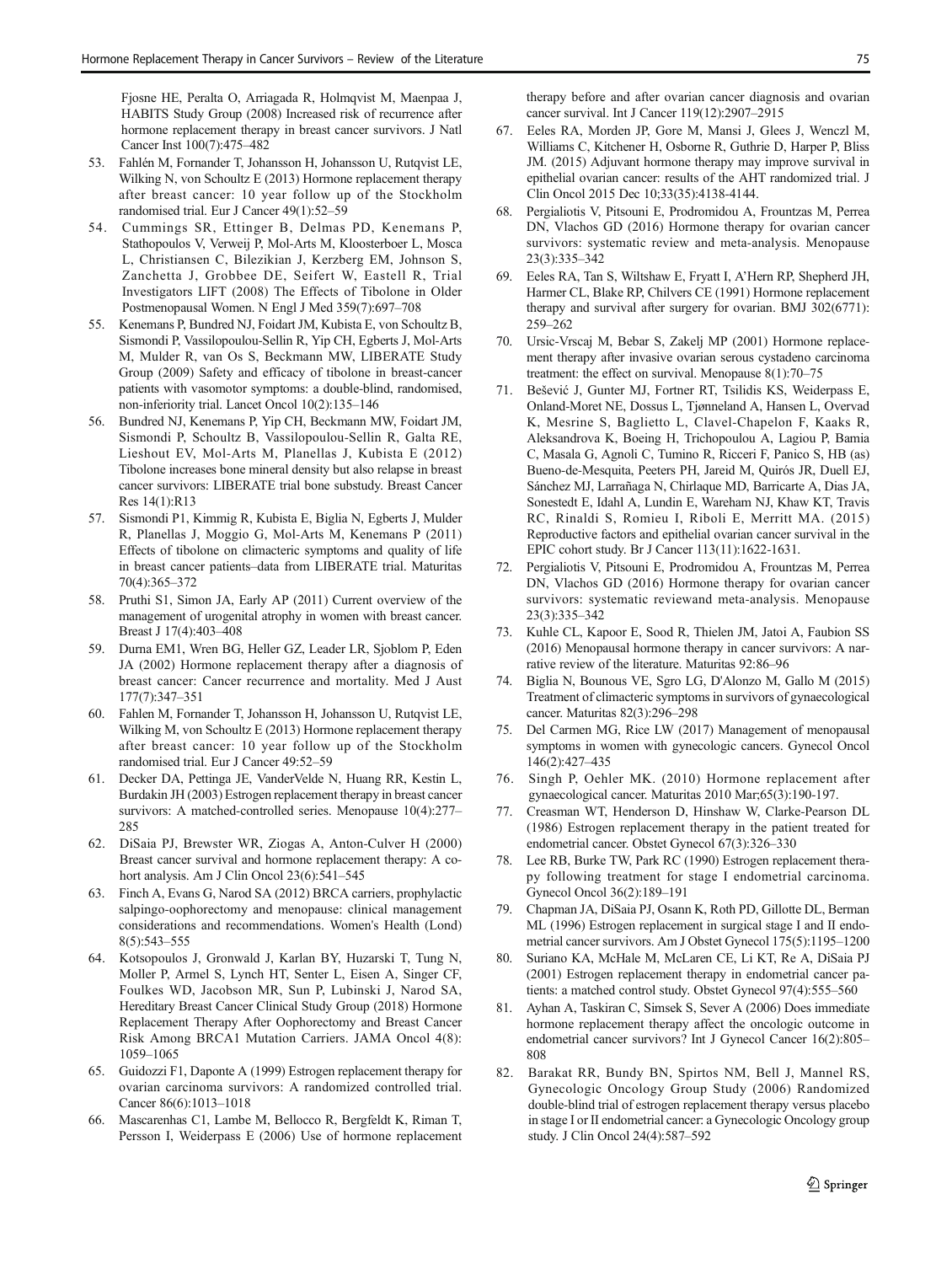- <span id="page-13-0"></span>83. Shim SH, Lee SJ, Kim SN (2014) Effects of hormone replacement therapy on the rate of recurrence in endometrial cancer survivors: a meta-analysis. Eur J Cancer 50(9):1628–1637
- 84. Pink D, Lindner T, Mrozek A, Kretzschmar A, Thuss-Patience PC, Dörken B, Reichardt P (2006) Harm or benefit of hormone replacement in metastatic low-grade endometrial stromal sarcoma: single centre experience with 10 cases and review of literature. Gynecol Oncol 101(3):464–469
- 85. Kelley TW, Borden EC, Goldblum JR (2004) Estrogen and progesterone receptor expression in uterine and extrauterine leiomyosarcomas: an immunohistochemical study. Appl Immunohistochem Mol Morphol 12(4):338–341
- 86. Kapp DS, Shin JY, Chan JK (2008) Prognostic factors and survival in 1396 patients with uterine leiomyosarcomas: emphasis on impact of lymphadenectomy and oophorectomy. Cancer 112(4): 820–830
- 87. Guidozzi F (2013) Estrogen therapy in gynecological cancer survivors. Climacteric 16(6):611–617
- 88. Ploch E. (1987) Hormonal replacement therapy in patients after cervical cancer treatment. Gynecol Oncol 1987 Feb;26(2):169- 177.
- 89. Madsen BS1, Jensen HL, van den Brule AJ, Wohlfahrt J, Frisch M (2008) Risk factors for invasive squamous cell carcinoma of the vulva and vagina–population-based case-control study in Denmark. Int J Cancer 122(12):2827–2834
- 90. Sherman KJ, Daling JR, McKnight B, Chu J (1994) Hormonal factors in vulvar cancer. A case–control study. J Reprod Med 39(11):857–861
- 91. Somoye GO, Gull S (2005) Adenocarcinoma of the vaginal vault following prolonged unopposed estrogen hormone replacement therapy. J Obstet Gynaecol 25(2):220–221
- 92. Kincade PW, Medina KL, Payne KJ, Rossi MI, Tudor KS, Yamashita Y, Kouro T (2000) Early B-lymphocyte precursors and their regulation by sex steroids. Immunol Rev 175:128–137
- 93. Kauss MA, Reiterer G, Bunaciu RP, Yen A (2008) Human myeloblastic leukemiacells (HL-60) express a membrane receptor for estrogen that signals and modulates retinoic acid-induced cell differentiation. Exp Cell Res 314(16):2999–3006
- 94. Li Q, Kopecky KJ, Mohan A, Willman CL, Appelbaum FR, Weick JK, Issa JP (1999) Estrogen receptor methylation is associated with improved survival in adult acute myeloid leukemia. Clin Cancer Res 5(5):1077–1084
- 95. Tavani A, Pregnolato A, La Vecchia C, Franceschi S (1997) A case-control study of reproductive factors and risk of lymphomas and myelomas. Leuk Res 21(9):885–888
- 96. Nelson RA, Levine AM, Bernstein L (2001) Reproductive factors and risk of intermediate-or high-grade B-cell non-Hodgkin's lymphoma in women. J Clin Oncol 19(5):1381–1387
- 97. Medina KL, Strasser A, Kincade PW (2000) Estrogen influences the differentiation, proliferation, and survival of early B-lineage precursors. Blood 95(6):2059–2067
- 98. Preti HA, Cabanillas F, Talpaz M, Tucker SL, Seymour JF, Kurzrock R (1997) Prognostic value of serum interleukin-6 in diffuse large-cell lymphoma. Ann Intern Med 127(3):186–194
- 99. Cheleuitte D, Mizuno S, Glowacki J (1998) In vitro secretion of cytokines by human bone marrow: effects of age and estrogen status. J Clin Endocrinol Metab 83(6):2043–2051
- 100. Yang X, Wang C, He X, Wei J, Wang Y, Li X, Xu LP (2017) Hormone therapy for premature ovarian insufficiency patients with malignant hematologic diseases. Climacteric 20(3):268–273
- 101. Tauchmanovà L, Selleri C, De Rosa G, Sammartino A, Di Carlo C, Musella T, Martorelli C, Lombardi G, Rotoli B, Nappi C, Colao A (2007) Estrogen-progestin therapy in women after stem cell transplant: our experience and literature review. Menopause 14(2):320–330
- 102. Black PM (1997) Hormones, radiosurgery and virtual reality: new aspects of meningioma management. Can J Neurol Sci 24(4):302– 306
- 103. Carroll RS, Brown M, Zhang J, DiRenzo J, Font De Mora J, McL. Black P. (2000) Expression of a subset of steroid receptor cofactors is associated with progesterone receptor expression in meningiomas. Clin Cancer Res 6:3570–3575.
- 104. Hsu DW, Efird JT, Hedley-Whyte ET (1997) Progesterone and estrogen receptors in meningiomas: prognostic considerations. J Neurosurg 86(1):113–120
- 105. Hilbig A, Barbosa-Coutinho LM (1998) Meningiomas and hormonal receptors. Immunohistochemical study in typical and nontypical tumors. Arq Neuropsiquiatr 56(2):193–199
- 106. Pines A (2011) Hormon therapy and brain tumors. Climacteric 14(2):215–216
- 107. O'Shea T, Crowley RK, Farrell M, MacNally S, Govender P, Feeney J, Gibney J, Sherlock M. (2016) Growth of a progesterone receptor-positive meningioma in a female patient with congenital adrenal hyperplasia. Endocrinol Diabetes Metab Case Rep. 2016 pii: 16-0054.
- 108. Benson VS, Kirichek O, Beral V, Green J (2015) Menopausal hormone therapy and central nervous system tumor risk: large UK prospective study and meta-analysis. Int J Cancer 136(10): 2369–2377
- 109. Qi ZY, Shao C, Huang YL, Hui GZ, Zhou YX, Wang Z (2013) Reproductive and exogenous hormone factors in relation to risk of meningioma in women: a meta-analysis. PLoS One 8(12):e83261
- 110. Harland TA, Freeman JL, Davern M, McCracken DJ, Celano EC, Lillehei K, Olson JJ, Ormond DR (2018) Progesterone-only contraception is associated with a shorter progression-free survival in premenopausal women with WHO Grade I meningioma. J Neuro-Oncol 136(2):327–333
- 111. Christin-Maître S, Delemer B, Touraine P, Young J (2007) Prolactinoma and estrogens: pregnancy, contraception and hormonal replacement therapy. Ann Endocrinol (Paris) 68(2-3): 106–112
- 112. Sathyapalan T, González S, Atkin SL (2009) Effect of long-term, high-dose estrogen treatment on prolactin levels: a retrospective analysis. Climacteric 12(5):427–430
- 113. De Giorgi V, Gori A, Savarese I, D'Errico A, Scarfì F, Papi F, Maio V, Covarelli P, Massi D, Gandini S (2017) Role of BMI and hormone therapy in melanoma risk: a case–control study. J Cancer Res Clin Oncol 143(7):1191–1197
- 114. MacKie RM, Bray CA (2004) Hormone replacement therapy after surgery for stage 1 or 2 cutaneous melanoma. Br J Cancer 90(4): 770–772
- 115. Botteri E, Støer NC, Sakshaug S, Graff-Iversen S, Vangen S, Hofvind S, Ursin G, Weiderpass E (2017) Menopausal hormone therapy and risk of melanoma: Do estrogens and progestins have a different role? Int J Cancer 141(9):1763–1770
- 116. Marzagalli M, Marelli MM, Casati L, Fontana F, Moretti RM, Limonta P (2016) Estrogen Receptor β in Melanoma: From Molecular Insights to Potential Clinical Utility. Front Endocrinol (Lausanne) 7:140
- 117. Marzagalli M, Casati L, Moretti RM, Montagnani Marelli M, Limonta P (2015) Estrogen receptor beta agonists differentially affect the growth of human melanoma cell lines. PLoS One 10(7):e0134396
- 118. Thomas C, Gustafsson JA (2011) The different roles of ER subtypes in cancer biology and therapy. Nat Rev Cancer 11(8):597– 608
- 119. de Giorgi V, Gori A, Grazzini M, Rossari S, Scarfì F, Corciova S, Verdelli A, Lotti T, Massi D (2011) Estrogens, estrogen receptors and melanoma. Expert Rev Anticancer Ther 11(5):739–747
- 120. de Giorgi V, Gori A, Gandini S, Papi F, Grazzini M, Rossari S, Simoni A, Maio V, Massi D (2013) Oestrogen receptor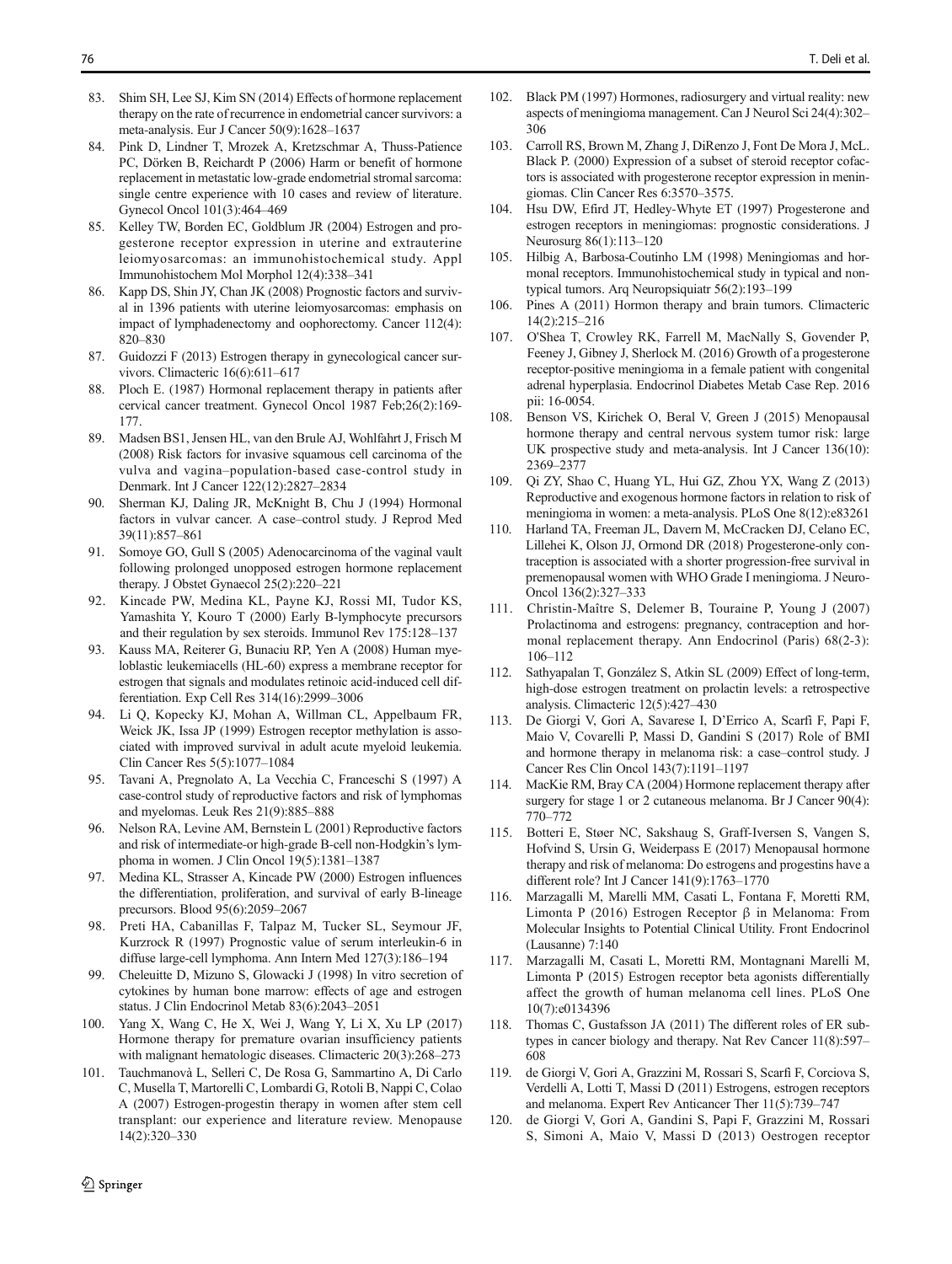beta and melanoma: a comparative study. Br J Dermatol 168(3):513–519

- <span id="page-14-0"></span>121. MacKie RM, Bray CA (2004) Hormone replacement therapy after surgery for stage 1 or 2 cutaneous melanoma. Br J Cancer 90(4): 770–772
- 122. Hsu LH, Chu NM, Kao SH (2017) Estrogen, Estrogen Receptor and Lung Cancer. Int J Mol Sci 18(8):1713
- 123. Miki Y, Abe K, Suzuki S, Suzuki T, Sasano H (2011) Suppression of estrogen actions in human lung cancer. Mol Cell Endocrinol 340(2):168–174
- 124. Chlebowski RT, Anderson GL, Manson JE, Schwartz AG, Wakelee H, Gass M, Rodabough RJ, Johnson KC, Wactawski-Wende J, Kotchen JM, Ockene JK, O'Sullivan MJ, Hubbell FA, Chien JW, Chen C, Stefanick ML. (2010) Lung cancer among postmenopausal women treated with estrogen alone inthe women's health initiative randomized trial. J Natl Cancer Inst 2010 Sep 22;102(18):1413-1421.
- 125. Clague J, Reynolds P, Henderson KD, Sullivan-Halley J, Ma H, Lacey JV Jr, Chang S, Delclos GL, Du XL, Forman MR, Bernstein L (2014) Menopausal hormone therapy and lung cancer-specific mortality following diagnosis:the California teachers study. PLoS One 9(7):e103735
- 126. Ganti AK1, Sahmoun AE, Panwalkar AW, Tendulkar KK, Potti A (2016) Hormone replacement therapy is associated with decreased survival in women with lung cancer. J Clin Oncol 24(1):59–63
- 127. Miki Y, Abe K, Suzuki S, Suzuki T, Sasano H (2011) Suppression of estrogen actions in human lung cancer. Mol Cell Endocrinol 340(2):168–174
- 128. Regula J, Rupinski M, Kraszewska E, Polkowski M, Pachlewski J, Orlowska J, Nowacki MP, Butruk E (2006) Colonoscopy in colorectal-cancerscreening for detection of advanced neoplasia. N Engl J Med 355(18):1863–1872
- 129. Koo JH, Jalaludin B, Wong SK, Kneebone A, Connor SJ et al (2008) Improved survival in young women with colorectal cancer. Am J Gastroenterol 103(6):1488–1495
- 130. McArdle CS, McMillan DC, Hole DJ (2003) Male gender adversely affects survival following surgery for colorectal cancer. Br J Surg 90(6):711–715
- 131. Murphy N, Strickler HD, Stanczyk FZ, Xue X, Wassertheil-Smoller S, Rohan TE, Ho GY, Anderson GL, Potter JD, Gunter MJ. (2015) A prospective evaluation of endogenous sex hormone levels and colorectal cancer risk in postmenopausal women. J Natl Cancer Inst.107(10). pii: djv210.
- 132. Limsui D, Vierkant RA, Tillmans LS, Wang AH, Weisenberger DJ, Laird PW, Lynch CF, Anderson KE, French AJ, Haile RW, Harnack LJ, Potter JD, Slager SL, Smyrk TC, Thibodeau SN, Cerhan JR, Limburg PJ (2012) Postmenopausal hormone therapy and colorectal cancer risk by molecularly defined subtypes among older women. Gut 61(9):1299–1305
- 133. Newcomb PA, Zheng Y, Chia VM, Morimoto LM, Doria-Rose VP, Templeton A, Thibodeau SN, Potter JD (2007) Estrogen plus progestin use,microsatellite instability, and the risk of colorectal cancer in women. Cancer Res 67(15):7534–7539
- 134. Grodstein F, Newcomb PA, Stampfer MJ (1999) Postmenopausal hormone therapy and the risk of colorectal cancer: a review and meta-analysis. Am J Med 106(5):574–582
- 135. Nanda K, Bastian LA, Hasselblad V, Simel DL (1999) Hormone replacement therapy and the risk of colorectal cancer: a meta-analysis. Obstet Gynecol 93(5 Pt 2):880–888
- 136. Lin KJ, Cheung WY, Lai JY, Giovannucci EL (2012) The effect of estrogen vs.combined estrogen-progestogen therapy on the risk of colorectal cancer. Int J Cancer 130(2):419–430
- 137. Caiazza F1, Ryan EJ1, Doherty G1, Winter DC2, Sheahan K3 (2015) Estrogen receptors and their implications in colorectal carcinogenesis. Front Oncol 5:19
- 138. Stevanato Filho PR, Aguiar S Jr, Begnami MD, Kuasne H, Spencer RM, Nakagawa WT, Bezerra TS, Kupper BC, Takahashi RM, Filho MR, Rogatto SR, Lopes A (2017) Oestrogen receptor beta isoform expression in sporadic colorectal cancer, familial adenomatous polyposis and progressive stages of colorectal cancer. BMC Cancer 17:754
- 139. Stevanato Filho PR, Aguiar Júnior S, Begnami MD, Ferreira FO, Nakagawa WT, Spencer RMSB, Bezerra TS, Boggiss PE, Lopes A. (2018) Estrogen Receptor β as a Prognostic Marker of Tumor Progression in Colorectal Cancer with Familial Adenomatous Polyposis and Sporadic Polyps. Pathol Oncol Res (3):533-540.
- 140. Topi G, Ehrnström R, Jirström K, Palmquist I, Lydrup ML, Sjölander A (2017) Association of the oestrogen receptor beta with hormone status and prognosis in a cohort of female patients with colorectal cancer. Eur J Cancer 83:279–289
- 141. Karami S, Daugherty SE, Schonfeld SJ, Park Y, Hollenbeck AR, Grubb RL 3rd, Hofmann JN, Chow WH, Purdue MP (2013) Reproductive factors and kidney cancer risk in 2 US cohort studies, 1993-2010. Am J Epidemiol 177(12):1368–1377
- 142. Zucchetto A, Talamini R, Dal Maso L, Negri E, Polesel J, Ramazzotti V, Montella M, Canzonieri V, Serraino D, La Vecchia C, Franceschi S (2008) Reproductive, menstrual, and other hormone-related factors and risk of renal cell cancer. Int J Cancer 123(9):2213–2216
- 143. Lee JE, Hankinson SE, Cho E (2009) Reproductive factors and risk of renal cell cancer: the Nurses' Health Study. Am J Epidemiol 169(10):1243–1250
- 144. Molokwu JC, Prizment AE, Folsom AR (2007) Reproductive characteristics and risk of kidney cancer: IowaWomen's. Maturitas 58(2):156–163
- 145. McCredie M, Stewart JH (1992) Risk factors for kidney cancer in New South Wales, Australia. II. Urologic disease, hypertension, obesity, and hormonal factors. Cancer Causes Control 3(4):323– 331
- 146. Zhao XH, Gu SZ, Liu SX, Pan BR (2003) Expression of estrogen receptor and estrogen receptor messenger RNA in gastric carcinoma tissues. World J Gastroenterol 9(4):665–669
- 147. Matsui M, Kojima O, Kawakami S, Uehara Y, Takahashi T (1992) The prognosis of patients with gastric cancer possessing sex hormone receptors. Surg Today 22(5):421–425
- 148. Ur Rahman MS, Cao J (2016) Estrogen receptors in gastric cancer: Advances and perspectives. World J Gastroenterol 22(8):2475– 2482
- 149. Tang W, Liu R, Yan Y, Pan X, Wang M, Han X, Ren H, Zhang Z (2017) Expression of estrogen receptors and androgen receptor and their clinical significance in gastric cancer. Oncotarget 8(25): 40765–40777
- 150. Kim HW, Kim JH, Lim BJ, Kim H, Kim H, Park JJ, Youn YH, Park H, Noh SH, Kim JW, Choi SH (2016) Sex Disparity in Gastric Cancer: Female Sex is a Poor Prognostic Factor for Advanced Gastric Cancer. Ann Surg Oncol 23(13):4344–4351
- 151. Brusselaers N, Maret-Ouda J, Konings P, El-Serag HB, Lagergren J (2017) Menopausal hormone therapy and the risk of esophageal and gastric cancer. Int J Cancer 140(7):1693–1699
- 152. Adami HO1, Persson I, Hoover R, Schairer C, Bergkvist L (1989) Risk of cancer in women receiving hormone replacement therapy. Int J Cancer 44(5):833–839
- 153. Shi L, Feng Y, Lin H, Ma R, Cai X (2014) Role of estrogen in hepatocellular carcinoma: is inflammation the key? J Transl Med 12:93
- 154. Montella M, D'Arena G, Crispo A, Capunzo M, Nocerino F, Grimaldi M, Barbieri A, D'Ursi AM, Tecce MF, Amore A, Galdiero M, Ciliberto G, Giudice A (2015) Role of Sex Hormones in the Development and Progression of Hepatitis B Virus-Associated Hepatocellular Carcinoma. Int J Endocrinol 2015:854530